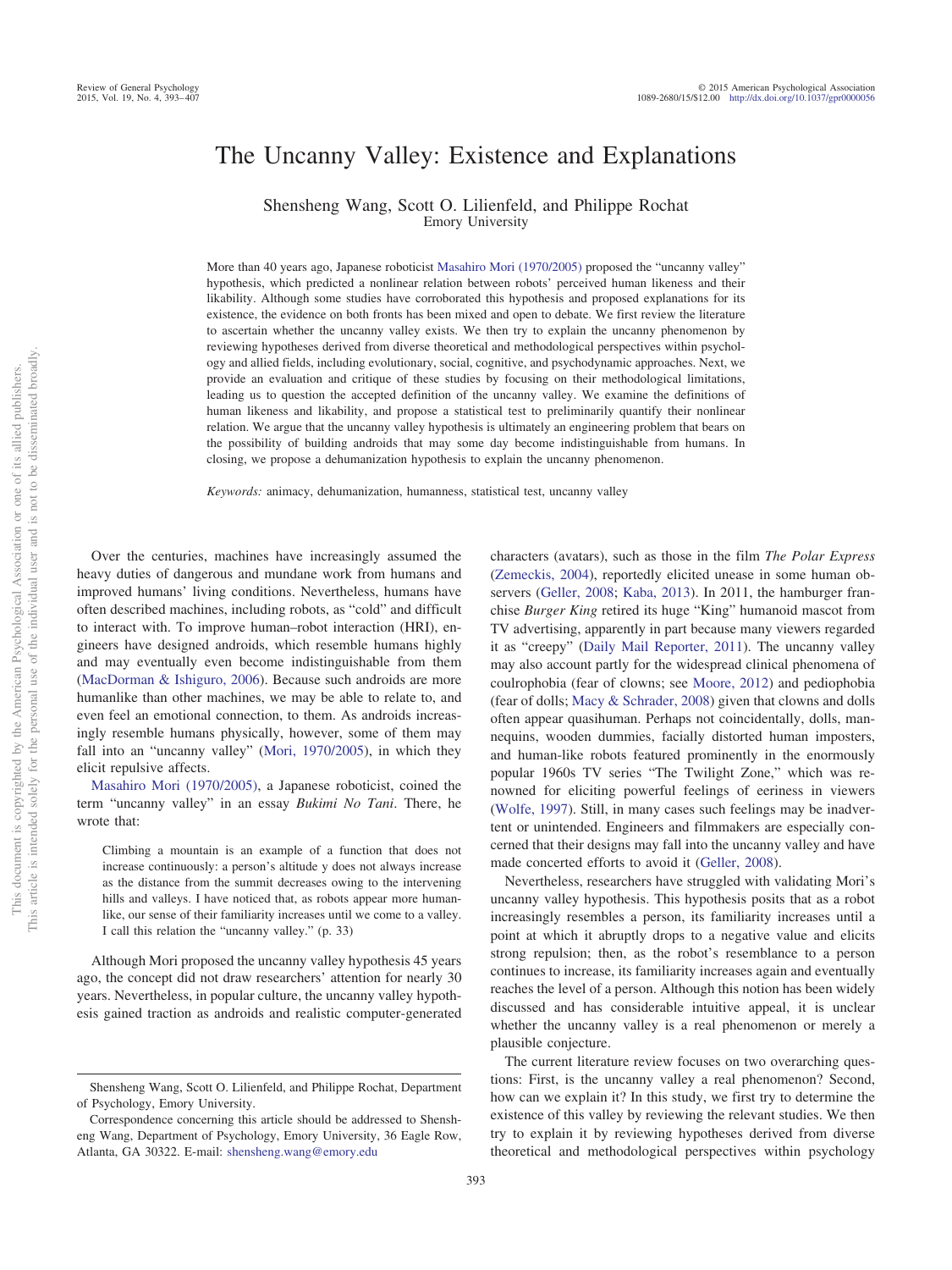and allied fields, including evolutionary, social, cognitive, and psychodynamic approaches.

## **The Existence of the Uncanny Valley**

Past research has tested the uncanny valley hypothesis primarily by detecting the hypothetical curve that would be anticipated if this valley exists (see Figure 1 in [Mori, 1970/2005\)](#page-13-0). By plotting participants' ratings on familiarity or eeriness against the ratings on the human likeness of human replicas (e.g., androids and computer-generated characters), researchers initially appeared to corroborate the uncanny valley hypothesis [\(MacDorman &](#page-13-1) [Ishiguro, 2006;](#page-13-1) [Seyama & Nagayama, 2007\)](#page-13-5). Using morphed images, which ranged from a humanoid robot to an android and to the android's human inspiration, [MacDorman and Ishiguro \(2006\)](#page-13-1) detected nonlinear relations between images' human likeness and familiarity or eeriness, which resembled the uncanny valley. Employing an asynchronous morphing technique (in which images were morphed in two steps, with the eyes morphed first, and the head morphed next, or in the reversed order) to morph a doll face into a human face, [Seyama and Nagayama \(2007\)](#page-13-5) also detected a curve that resembled the uncanny valley. In this study, participants rated their impression of a series of morphed images on a 5-point scale of pleasantness ranging from -2 (*extremely unpleasant*) to  $+2$  (*extremely pleasant*). The instructions defined pleasantness in terms of "representing any emotionally positive adjective such as attractive, pretty, natural, healthy, intimate, or elegant" [\(Seyama](#page-13-5) [& Nagayama, 2007,](#page-13-5) p. 340). Similarly, they defined unpleasantness in terms of "representing any emotionally negative adjective such as unattractive, fearful, ugly, abnormal, sick, or inelegant" (p. 340). The researchers plotted the ratings on pleasantness against the human likeness of the morphed images, which was operationalized in terms of the proportion of human face in the morphed images (i.e., morphing ratio). A recent study [\(Mathur & Reichling,](#page-13-6) [2016\)](#page-13-6) examined participants' ratings of 80 real-world android faces. By plotting the ratings on likability against human likeness, the researchers detected a curve resembling the uncanny valley.

At the same time, evidence in support of the uncanny valley has been mixed and at times contradictory. Although some studies have shown that perceived human likeness and likability of human replicas follow a nonlinear relation, others have failed to detect a curve that resembles the uncanny valley [\(Bartneck, Kanda,](#page-12-2) [Ishiguro, & Hagita, 2007;](#page-12-2) [Hanson, 2005;](#page-12-3) [MacDorman, 2006;](#page-13-7) [Poliakoff, Beach, Best, Howard, & Gowen, 2013;](#page-13-8) [Seyama &](#page-13-5) [Nagayama, 2007\)](#page-13-5). Evidence against the existence of the uncanny valley typically derives from studies that rated images or videos of existing human replicas [\(Bartneck et al., 2007;](#page-12-2) [MacDorman, 2006;](#page-13-7) [Poliakoff et al., 2013,](#page-13-8) for an exception, see [Mathur & Reichling,](#page-13-6) [2016\)](#page-13-6), whereas support derives from some studies that instead used morphed images. Nevertheless, this methodological difference does not appear to explain why some studies detected the hypothetical curve whereas others did not. Using morphed images, for example, [Seyama and Nagayama \(2007,](#page-13-5) Study 1) and [Mac-](#page-13-1)[Dorman and Ishiguro \(2006\)](#page-13-1) obtained opposing findings. These inconsistent findings may in part be attributable to the variability in the human replicas these studies selected, which ranged from mechanistic-looking robots, to humanoids, dolls, and computergenerated characters (avatars).

In addition to the previously mentioned studies, which detected the hypothetical curve, researchers have shown that combinations of mismatched features in robots such as voice [\(Mitchell et al.,](#page-13-9) [2011\)](#page-13-9) and facial expressions [\(Tinwell, Grimshaw, Nabi, & Wil](#page-14-2)[liams, 2011\)](#page-14-2) with appearance can elicit the uncanny feeling. A study also revealed that macaque monkeys are more attentive to unrealistic synchronized and real monkey faces than to realistic synchronized monkey faces, raising the possibility of an uncanny valley in nonhuman primates [\(Steckenfinger & Ghazanfar, 2009\)](#page-14-3). Finally, an infant study showed that by 12 months, infants looked longer at human or avatar faces than at the same avatar faces that were combined with uncanny features, such as disproportionately large eyes [\(Lewkowicz & Ghazanfar, 2012\)](#page-13-10). This finding suggests that infants' experience with real human faces may play a critical role in the emergence of the uncanny phenomenon.

In summary, although the notion of the uncanny valley is plausible and is supported by plentiful anecdotal evidence, rigorous controlled studies have yielded mixed support for its existence. Whether androids' uncanniness is a function of their human likeness as the uncanny valley hypothesis predicts is debatable.

#### **Explanations of the Uncanny Phenomenon**

Researchers have proposed a variety of explanations to account for the uncanny phenomenon (i.e., that some human replicas reportedly elicit the uncanny feeling), including evolutionary, social, cognitive, and psychodynamic approaches. These hypotheses fall mainly into two broad categories: One category views the uncanny phenomenon as an "automatic, stimulus-driven, specialized processing that occurs early in perception," whereas the other views the phenomenon as "a broader and more general range of cognitive processing that occurs later" [\(MacDorman, Green, Ho, &](#page-13-11) [Koch, 2009,](#page-13-11) p. 696).

## **The Uncanny Phenomenon as Perceptual Processing**

[Mori \(1970/2005\)](#page-13-0) suggested that the uncanny feeling elicited by the prosthetic hand was attributable to the contrast between its visual realism and its tactile imperfections. Researchers have shown that human observers are more sensitive to facial proportions in more realistic faces than in less realistic faces [\(Green,](#page-12-4) [MacDorman, Ho, & Vasudevan, 2008;](#page-12-4) [MacDorman et al., 2009\)](#page-13-11). Nevertheless, researchers have disagreed regarding the mechanisms whereby this enhanced sensitivity to facial proportions in realistic faces could elicit the uncanny feeling. The *Pathogen Avoidance* hypothesis [\(MacDorman et al., 2009;](#page-13-11) [MacDorman &](#page-13-1) [Ishiguro, 2006\)](#page-13-1) proposes that uncanny faces are indicative of a heightened risk for transmissible diseases, which trigger an evolved mechanism for pathogen avoidance, thereby eliciting disgust. The *Mortality Salience* hypothesis [\(Ho, MacDorman, &](#page-12-5) [Pramono, 2008;](#page-12-5) [MacDorman & Ishiguro, 2006\)](#page-13-1) suggests that uncanny faces remind human observers of their own inevitable mortality, thereby provoking fears of death. The *Evolutionary Aesthetics* hypothesis posits that humans are highly sensitive to facial aesthetics evolved under selective pressures and that uncanny faces fail to meet those aesthetic standards, thereby eliciting the uncanny feeling [\(Hanson, 2005;](#page-12-3) [MacDorman & Ishiguro,](#page-13-1) [2006\)](#page-13-1). We review each hypothesis in turn.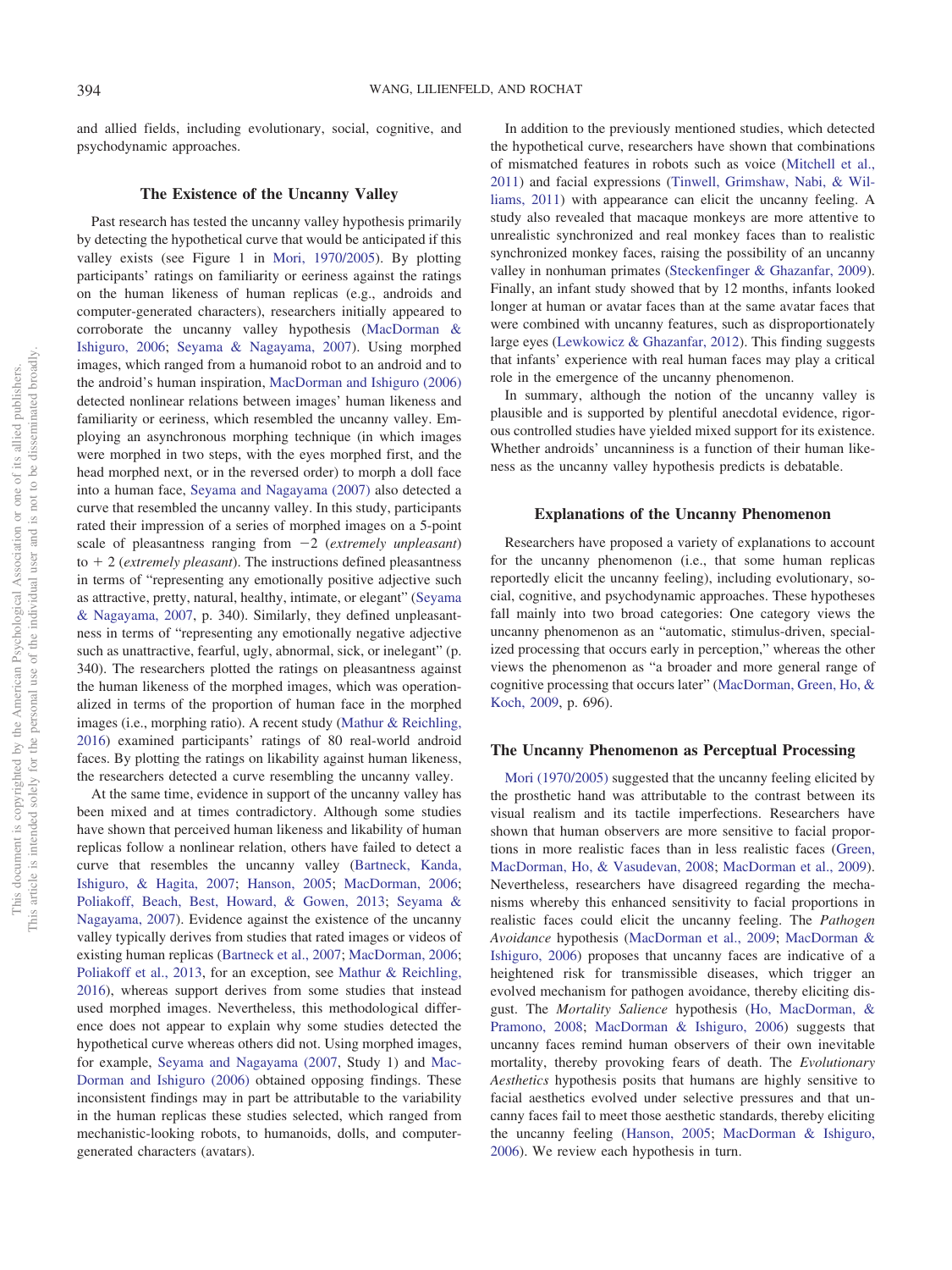**Pathogen Avoidance hypothesis.** Why do humans have the uncanny feeling? [Mori \(1970/2005\)](#page-13-0) believed that the uncanny feeling may play a crucial role in the self-preservation of humans.

Based on evolutionary psychology, and in particular Rozin and colleagues' classic research on disgust [\(Rozin & Fallon, 1987\)](#page-13-12), Christian Keysers linked the uncanny phenomenon to an evolved mechanism for pathogen avoidance [\(MacDorman et al., 2009;](#page-13-11) [MacDorman & Ishiguro, 2006\)](#page-13-1). He argued that the uncanny feeling is rooted in the basic emotion of disgust. Specifically, the perceived imperfections in a human replica elicit disgust because the pathogen avoidance mechanism "interprets" these defects as harbingers of transmissable diseases. Because more humanlike entities are perceived to be more closely related to humans genetically, their imperfections elicit stronger aversion than do mechanical-looking entities. Nevertheless, [MacDorman and col](#page-13-11)[leagues \(2009\)](#page-13-11) also noted that the uncanny feeling might be driven by fear rather than disgust. To our knowledge, the Pathogen Avoidance hypothesis has not been tested directly. Nevertheless, [MacDorman and Entezari \(2015\)](#page-13-13) showed that individual differences in disgust sensitivity predict differential sensitivity to the uncanny valley, an important finding that offers indirect support for this hypothesis.

One study [\(Tinwell, Nabi, & Charlton, 2013\)](#page-14-4) alluded to this hypothesis by showing that adult participants associated uncanniness with psychopathic personality traits, which include callousness, guiltlessness, and dishonesty. In the experiment, participants viewed virtual characters either exhibiting startle responses to a scream or failing to do so and rated them as either low or high in psychopathic personality traits, respectively. Researchers found that characters associated with pronounced psychopathic personality traits elicited the uncanny feeling, whereas others did not. Nevertheless, the study did not test whether the uncanny characters also elicited disgust. Furthermore, startle responses to a scream are not a common feature in the existing human replicas. Therefore, failing to do so is unlikely to explain the uncanniness in the human replicas that are incapable of facial expressions or body movements. The findings at best indirectly corroborate the Pathogen Avoidance hypothesis.

**Mortality Salience hypothesis.** Other researchers have argued that human replicas may remind humans of death, thereby eliciting the uncanny feeling driven by a fear of death. Indeed, many or most of humanoid replicas, such as dolls, clowns, mannequins, wax figures, zombies, and humanoid robots resemble dead individuals who have seemingly come alive. They can be threatening to some people because they elicit the fear of being replaced by an android Doppelganger, losing bodily control, or being deprived of a soul [\(Freud, 1919/1964;](#page-12-6) [Ho et al., 2008\)](#page-12-5). Inspired by Terror Management Theory in social psychology [\(Pyszczynski, Greenberg, & Solomon, 1999\)](#page-13-14), Sara Kiesler proposed the Mortality Salience hypothesis [\(Ho et al., 2008;](#page-12-5) [MacDor](#page-13-1)[man & Ishiguro, 2006\)](#page-13-1), which posits that some human replicas are uncanny because they remind people of death and trigger defense systems that cope with the deeply rooted anxiety for mortality.

According to Terror Management Theory, conscious and unconscious thoughts of death elicit two distinct defense systems proximal and distal terror management defenses [\(Pyszczynski et](#page-13-14) [al., 1999\)](#page-13-14). Distal terror management defenses involve maintaining one's self-esteem and cultural worldviews, namely, a symbolic, culturally constructed conception of reality that imbues life with a

sense of "order, permanence, and stability" [\(Pyszczynski et al.,](#page-13-14) [1999,](#page-13-14) p. 836). To test whether some androids are uncanny because they unconsciously remind people of death, [MacDorman and](#page-13-1) [Ishiguro \(2006\)](#page-13-1) showed the images of an uncanny android and a person to experimental  $(n = 31)$  and control groups  $(n = 32)$ , respectively. Participants then completed a questionnaire assessing their worldview protection as a measure of distal terror management defenses. Participants read campaign speeches from a (a) charismatic candidate and (b) relationship-oriented candidate and then rated on a 9-point scale on how much they liked each candidate, how insightful each candidate was, and which one they would support. It was hypothesized that if the uncanny android reminded participants of death, they would demonstrate enhanced worldview protection and prefer the charismatic candidate, who could presumably protect them against threat to their cultural worldviews. Following the same procedure, participants then rated two foreign students, of whom one praised the participants' home country whereas the other criticized it. Again, if the uncanny android served as a reminder of death, it would lead the participants to favor the student who favored their home country. The results supported these predictions, suggesting that the uncanny android provoked distal terror management defenses.

Nevertheless, these findings do not adequately corroborate the Mortality Salience hypothesis, which posits that fear is elicited. Research has shown that affects do not mediate distal terror management defenses [\(Pyszczynski et al., 1999\)](#page-13-14). Therefore, according to Terror Management Theory, although the uncanny android still served as a reminder of death and triggered distal terror management defenses, it did not elicit fear or any other affects. To demonstrate that the uncanny feeling was a fear of death, future researchers should measure participants' affective responses to the android or adopt a different theory, using implicit measures, such as implicit association tests, to assess fear. One advantage of such implicit measures is that they would minimize demand characteristics arising from cues regarding the nature of the study. Further research on the Mortality Salience hypothesis is clearly warranted.

**Evolutionary Aesthetics hypothesis.** [Hanson \(2005\)](#page-12-3) proposed the Evolutionary Aesthetics hypothesis, which suggests that selection pressures have shaped human preference for certain physical attributes signaling fitness, fertility, and health, and that the uncanniness of a human replica is due to its low attractiveness rather than its lack of realism. To test this hypothesis, [Hanson](#page-12-3) [\(2005\)](#page-12-3) first detected an uncanny valley using morphed images. He then enhanced the aesthetic properties of the uncanny face and showed that the valley disappeared. This finding seems to suggest that human replicas' limitation in aesthetic value is responsible for its uncanniness. Nevertheless, the removal of the uncanny valley after tuning the aesthetic properties of the uncanny face does not demonstrate that aesthetic properties caused the uncanniness in the first place. Furthermore, by simultaneously manipulating realism and attractiveness, Hanson introduced a potential confound and was unable to dissociate the effects of the two variables in determining human replicas' uncanniness.

In sum, the perceptual hypotheses, including the Pathogen Avoidance, the Mortality Salience, and the Evolutionary Aesthetics, have yet to be adequately tested for their ability to account for the uncanny phenomenon in human replicas. Their limitations are in part attributable to the methodologies used to test these hypoth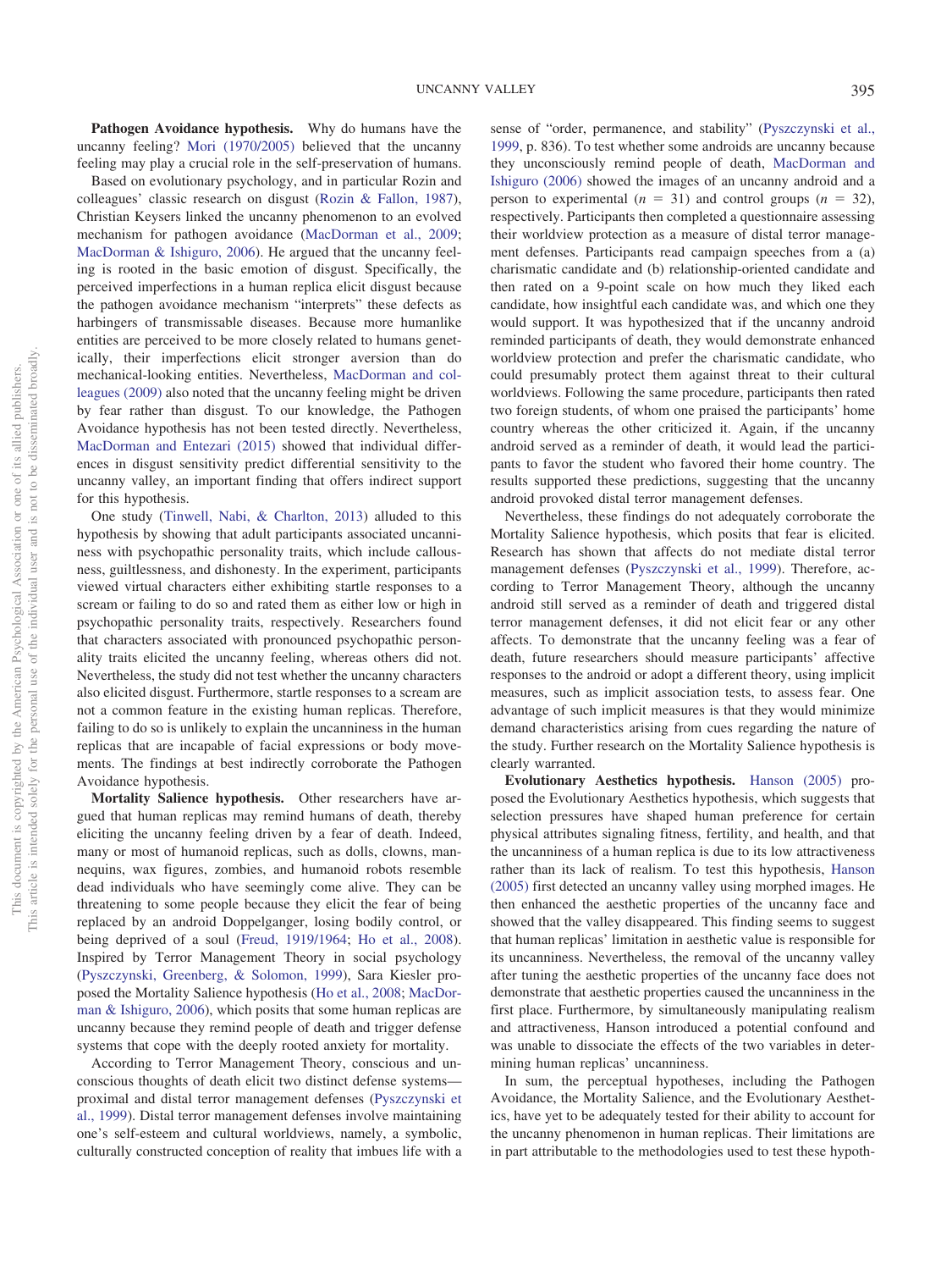eses, which have not successfully drawn causal relations between the uncanny phenomenon and the proposed factors, including transmissable diseases, reminders of death, and low attractiveness. In addition, these hypotheses assume that human observers perceive the human replicas as real people, which would be indispensable for the aforementioned factors to trigger the pathogen avoidance mechanism, to remind people of their inevitable death, or to activate the evolved mechanisms for facial attractiveness. Nevertheless, this assumption has not been tested or acknowledged in any of these hypotheses. Finally, researchers have created human replicas that do not exist, such as morphed images or computer-generated characters, to test these perceptual hypotheses. By doing so, they have deviated from the existing human replicas that elicit the uncanny feeling and therefore forfeit a certain degree of ecological validity. Because not all uncanny human replicas possess features that remind people of transmissable diseases, death, or are less attractive, these hypotheses will not be able to explain the uncanniness in the human replicas that do not fit into those categories.

#### **The Uncanny Phenomenon as Cognitive Processing**

In addition to perceptual theories, researchers have proposed cognitive theories to explain the uncanny phenomenon, including the *Violation of Expectation* hypothesis [\(Mori, 1970/2005\)](#page-13-0), the *Categorical Uncertainty* hypothesis [\(Jentsch, 1906/1997\)](#page-13-15), and the *Mind Perception* hypothesis [\(Gray & Wegner, 2012\)](#page-12-7). We review each hypothesis in turn.

**Violation of Expectation hypothesis.** When [Mori \(1970/](#page-13-0) [2005\)](#page-13-0) coined the term "uncanny valley," he used the example of a prosthetic hand, which appeared real at a first glance but elicited eerie sensations as people realized that it was artificial arising from its cold temperature and the lack of soft tissue. Mori suggested that this eerie feeling was a result of the mismatch between visual and tactical information derived from the prosthetic hands. Similarly, [Brenton, Gillies, Ballin, and Chatting \(2005\)](#page-12-8) suggested that a perceptual mismatch between graphical and behavioral cues could become disturbing as behavioral cues fail to match graphical realism, rendering an avatar Zombielike. Furthermore, [Moore](#page-13-3) [\(2012\)](#page-13-3) proposed that perceptual tension derived from conflicting perceptual cues (i.e., perceptual mismatches) may elicit the uncanny feeling. Using a Bayesian model, he applied this hypothesis to reproducing the uncanny valley statistically.

In line with this view, the Violation of Expectation hypothesis posits that human replicas elicit the uncanny feeling by creating expectations for a human but failing to match them [\(Mitchell et al.,](#page-13-9) [2011;](#page-13-9) [Saygin, Chaminade, Ishiguro, Driver, & Frith, 2012\)](#page-13-16). A large body of research has tested the Violation of Expectation hypothesis and found that a variety of cross-modal mismatches, such as appearance—motion mismatch [\(Saygin et al., 2012\)](#page-13-16) and face—voice mismatch [\(Mitchell et al., 2011\)](#page-13-9), elicit the uncanny feeling. Using the repetition suppression technique, [Saygin and](#page-13-16) [colleagues \(2012\)](#page-13-16) found distinctive responses in the action perception systems (APS) in human brains when the participants viewed androids in comparison with humans or robots. This finding suggests that the uncanny phenomenon could be attributable to violating the expectation that human appearance predicts biological movements. The characters with incongruent features, such as those with human face—synthetic voice or robot face—human

voice mismatches, elicited significantly eerier sensations than those with congruent face and voice [\(Mitchell et al., 2011\)](#page-13-9). Mismatch induced by disproportionate facial features had similar effects [\(MacDorman et al., 2009;](#page-13-11) [Seyama & Nagayama, 2007\)](#page-13-5). [Seyama and Nagayama \(2007\)](#page-13-5) showed that faces with mismatched facial features (e.g., eyes and head) elicited the strongest unpleasant feeling compared with those without a mismatch.

Although converging evidence seems to support a link between the violation of expectation and the uncanny feeling, the hypothesis is at best partially explanatory of the uncanny phenomenon. First and foremost, perceptual mismatch in androids does not necessitate the violation of expectations, $<sup>1</sup>$  and previous studies</sup> have neglected to assess participants' expectations for the androids and the violations of those expectations. [Saygin and colleagues](#page-13-16) [\(2012\)](#page-13-16) noted that by the time scanning took place, participants had experienced a brief exposure to the android and were certain about its identity. It is therefore unlikely that participants would experience a violation of expectation due to unanticipated perceptual mismatches. Because fMRI data do not permit a fine-grained temporal analysis, it remains unclear whether the distinctive neural responses to androids reflect a violation of expectation. In addition, the Violation of Expectation hypothesis neglects to consider the effects of positive violations of expectations, for instance, in humor comprehension [\(Veale, 2004\)](#page-14-5). Surprising violations that are positive in valence rarely, if ever, elicit an uncanny feeling. For the hypothesis to account for the uncanny phenomenon, researchers should explore the expectations people have for the androids and the cognitive underpinnings of the violations of these expectations, which were proposed to elicit the uncanny feeling. As [MacDorman](#page-13-1) [and Ishiguro \(2006\)](#page-13-1) wrote,

While many nonbiological phenomena can violate our expectations, the eerie sensation associated with the uncanny valley may be peculiar to the violation of human-directed expectations, which are largely subconscious. If androids are more likely to fall into the uncanny valley than mechanical-looking robots, the reason may be that our brains are processing androids as human. (p. 301)

**Categorical Uncertainty hypothesis.** The concept of categorical uncertainty was first proposed by [Ernst Jentsch \(1906/](#page-13-15) [1997\),](#page-13-15) who argued that uncanniness is associated with "a lack of orientation," which arises when individuals incorporate new information with "mistrust, unease and even hostility (misoneism)" (p. 8). Similarly, [Ramey \(2006\)](#page-13-17) suggested that the uncanny phenomenon concerns the process whereby uncertainty emerges at any category boundary, and is not specific to androids.

In three experiments, [Yamada, Kawabe, and Ihaya \(2013\)](#page-14-6) tested whether categorization uncertainty might be responsible for the uncanny phenomenon. In a first experiment, they morphed each pair of a real, a stuffed, and a cartoon human face, creating three continua of 11 equally stepped morphed images. Participants performed a categorization task and an evaluation task in counterbalanced order. In the categorization task, participants categorized morphed images as either category (e.g., real human or stuffed human) as quickly as possible and their response latencies were

<sup>&</sup>lt;sup>1</sup> For example, after repeated interactions with a human replica, observers are habituated to its perceptual mismatches and expect it to possess inconsistent levels of human likeness.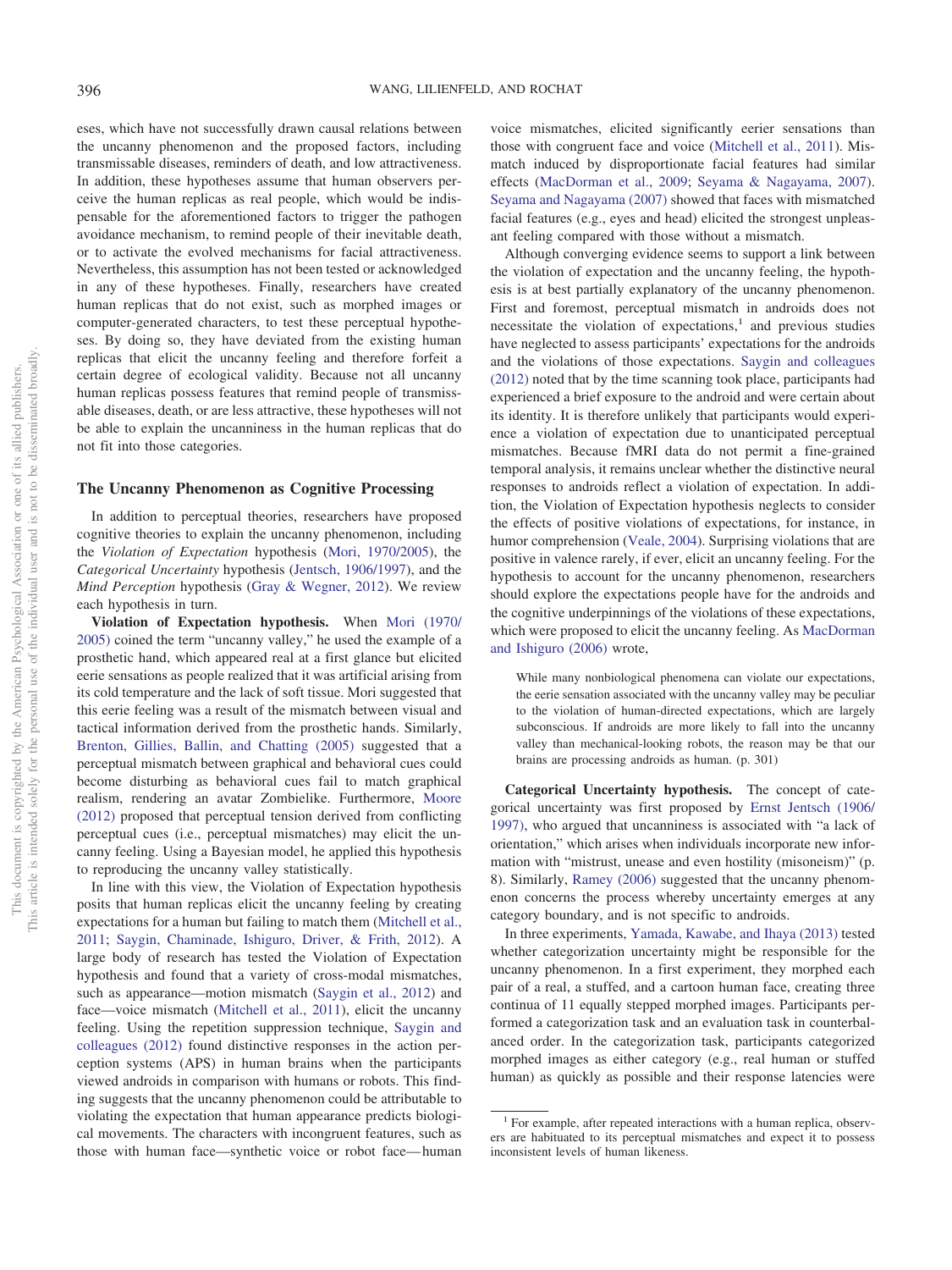recorded. In the evaluation task, participants rated the likability of the 33 morphed images presented in a random order on a 7-point scale ranging from -3 (*strongly dislike*) to 3 (*strongly like*). Yamada and colleagues found that the longest response latency, the highest category ambiguity, and the lowest ratings on likability coincided at a consistent location on the morphing spectrum. They also found a strong negative correlation between response latencies and likability scores. These findings corroborated the Categorical Uncertainty hypothesis. In a second study, [Yamada et al.](#page-14-6) [\(2013\)](#page-14-6) replicated these findings with morphed images of dog faces. By showing that it is not limited to androids, this replication supports [Ramey's \(2006\)](#page-13-17) idea that the uncanny phenomenon is linked to general categorization uncertainty arising at any category boundary. In a third experiment, [Yamada et al. \(2013\)](#page-14-6) did not find the same effect using morphed images of real human faces (e.g., a female and a male face or two male faces).

Recently however, [Kätsyri, Förger, Mäkäräinen, and Takala](#page-13-18) [\(2015\)](#page-13-18) questioned the validity of these results. They argued that image morphing artifacts (e.g., "ghosting" and "color interpolation," for a discussion, see [Kätsyri et al., 2015,](#page-13-18) p. 8) might have lower likability scores, acting as confounds to categorization uncertainty. Inconsistent with the results of [Yamada et al. \(2013\),](#page-14-6) recent studies have refuted the Categorical Uncertainty hypothesis. Using carefully controlled continua of morphed human and avatar faces, [Cheetham, Wu, Pauli, and Jäncke \(2015\)](#page-12-9) measured late positive potential (LPP), facial electromyography (EMG), and a self-assessment manikin (SAM) in participants viewing these faces. Running counter to the Categorical Uncertainty hypothesis, they showed that participants' negative affective responses to categorically ambiguous images were not stronger than to unambiguous images, consistent with an earlier finding [\(Cheetham,](#page-12-10) [Suter, & Jäncke, 2014\)](#page-12-10). Finally, a recent study [\(Mathur &](#page-13-6) [Reichling, 2016\)](#page-13-6) replicated the findings of [Yamada et al. \(2013\)](#page-14-6) by showing that participants spent longer time rating human likeness of categorically ambiguous faces and rated these faces as least likable compared with categorically unambiguous ones. Nevertheless, the authors also showed that rating time, which indicates categorization uncertainty, did not statistically mediate the relation between human likeness and likability scores.

In sum, in an attempt to account for the uncanny phenomenon, the Violation of Expectation and the Categorical Uncertainty hypotheses focus on cognitive processes in their analysis. Nevertheless, at least in their current forms, they neglect to explain what the expectations for humans and those for robots are, and why violating such expectations could elicit the uncanny feeling. To address these questions, we next review the Mind Perception hypothesis [\(Gray & Wegner, 2012\)](#page-12-7).

**Mind Perception hypothesis.** Although androids and computer-generated characters have increasingly come to resemble humans, the uncanny feeling they elicit reminds people of their identity as robots as opposed to humans. The distinctions between robots and humans lie not only in their physical appearance but also in human observers' perception of them. Therefore, instead of trying to perfectly recreate the physical features of humans, researchers should focus on the question, "On what bases do people perceive each other as humans?" This question encompasses the broader perspective of social cognition, including such topics as Theory of Mind, face perception, and emotion recognition. Given the scope of this manuscript, we focus on people's perception of humanness, namely, "attributes that define what it is to be human" [\(Haslam & Loughnan, 2014,](#page-12-11) p. 401).

Humans and nonhuman characters differ on two major dimensions: agency (the ability to plan and do things) and experience (the ability to feel and sense things) [\(Gray, Gray, & Wegner,](#page-12-12) [2007\)](#page-12-12). [Gray and Wegner \(2012\)](#page-12-7) argued that androids especially lack the capacity to feel and sense, which helps define human beings. Based on this distinction, they proposed that human replicas are uncanny not because they are not realistic enough to be indistinguishable from real people. Instead, they are uncanny because they are so realistic that they trigger the attributions of human minds, particularly subjective experience, to nonhuman entities. These authors argued that the attribution of human experience to androids, which violates humans' deep-rooted expectations for a robot, is responsible for the uncanny phenomenon. To test this hypothesis, they conducted three experiments.

In the first, they showed participants either a humanlike or a mechanical-looking robot, and asked them to rate the two robots on uncanniness and capacity to feel and sense (e.g., "This robot has the capacity to feel pain") and to plan and act (e.g., "This robot has the capacity to plan actions") on a 5-point scale. The humanlike robot received higher ratings on uncanniness than did the mechanical-looking robot; importantly, the perceived uncanniness was predicted by participants' perceived experience instead of their agency. In a second experiment, the authors investigated whether a humanlike appearance is necessary for perceiving experience in a robot to elicit uncanniness. To do so, each participant received a questionnaire, which described one of three computers (one that could feel hunger and emotions, one that could execute self-control, and one that was simply powerful in function) and rated their uncanniness. The results suggested that perceived experience elicited the uncanny feeling even in the absence of a humanlike appearance. Lastly, the researchers hypothesized that perceived lack of experience, and the resulting unfeeling humans, would also elicit uncanniness. To test this hypothesis, in the last experiment, they provided descriptions of three humans: One lacked the mental capacities to experience, one lacked the mental capacities to plan, and one (a control condition) appeared normal. Participants rated their uncanny feeling and perceived agency and experience of the three humans. The results showed that lack of experience rather than of agency in humans elicited the uncanny feeling. In summary, these findings suggest that the uncanny feeling is linked to violating the expectation that robots lack subjective experience, which characterizes humans.

Nevertheless, we argue that the attribution of experience to robots by itself cannot account for the uncanny feeling. The process of mind perception [\(Gray & Wegner, 2012\)](#page-12-7) belongs to a broader phenomenon known as anthropomorphism, which according to the *Oxford Dictionary* [\(Soanes & Stevenson, 2005\)](#page-13-19), refers to "the attribution of human characteristics or traits to nonhuman agents" (p. 865, as cited in [Epley, Waytz, & Cacioppo, 2007\)](#page-12-13). Contrary to what the Mind Perception hypothesis would predict, anthropomorphism, although violating some expectations, generally facilitates rather than hinders social interactions between humans and nonhumans. Anthropomorphism is pervasive in human societies and is reflected in humans' religious beliefs. Religious believers typically view Gods as possessing human forms, and as experiencing emotions as ordinary people do, although the anthropomorphism of Gods is implicit [\(Barrett & Keil, 1996\)](#page-12-14). The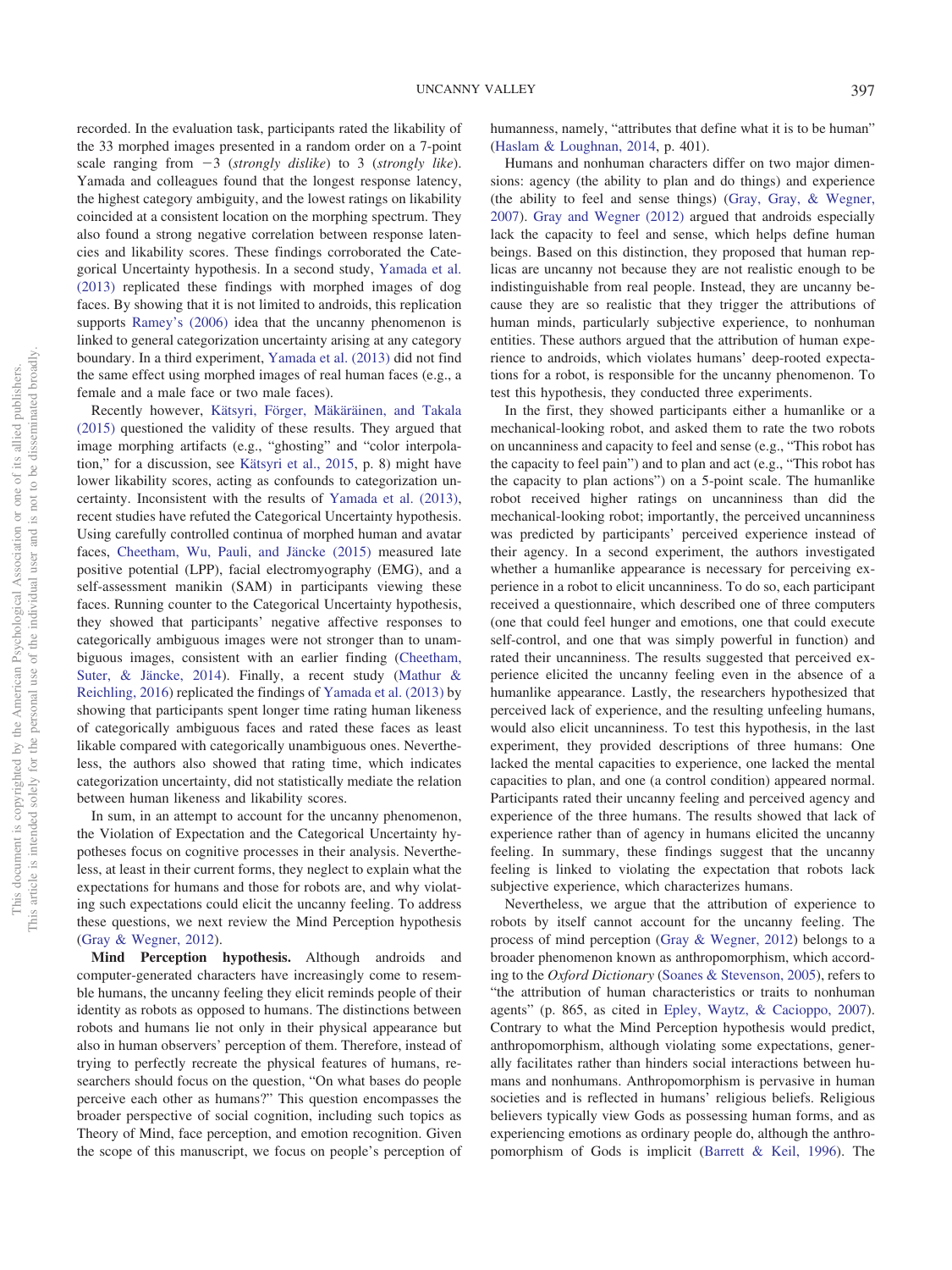propensity of pet owners to take care of and become attached to beloved animals [\(Archer, 1997\)](#page-11-0) and of computer users to demonstrate interpersonal responses to computers [\(Nass, Steuer, &](#page-13-20) [Tauber, 1994\)](#page-13-20) further show humans' predispositions to anthropomorphize nonhuman and nonliving things alike. Although the process of anthropomorphism does not preclude from any negative effects caused by the anthropomorphized agents, such as a malfunctioning computer or a disobedient pet, the process of anthropomorphism itself does not seem to cause those negative effects directly.

We agree with [Gray and Wegner \(2012\)](#page-12-7) that mind perception provides new insights into the uncanny phenomenon by focusing on not merely humans' hypersensitivity to the distortion of facial features, but also humans' perception of other entities' ability to sense, plan, and act (i.e., humanness). Nevertheless, given that the process of attributing human experience to nonhuman and nonliving things does not seem to elicit negative effects in various domains, we question the Mind Perception hypothesis, which posits that the uncanny phenomenon is a result of the attribution of humans' subjective experience to robots.

To summarize the cognitive theories, the Violation of Expectation, Categorical Uncertainty, and Mind Perception hypotheses overlap in their accounts of the uncanny phenomenon. Both the Violation of Expectation and the Categorical Uncertainty hypotheses assume that perceptual mismatches intrinsic to human replicas elicit the uncanny feeling. The Mind Perception hypothesis is based on the Violation of Expectation hypothesis; particularly, it emphasizes the role of attributing humans' subjective experience to robots in eliciting the uncanny feeling. Both the Categorical Uncertainty and the Mind Perception hypotheses highlight human– nonhuman distinctions. Their interdependency entices the search for a more explanatory and parsimonious account of the uncanny phenomenon that would not rely on other hypotheses or any untested assumption.

We will return to this topic by proposing our account of the uncanny phenomenon, namely, the *Dehumanization* hypothesis. Before delineating this hypothesis, we provide a critique of studies on the uncanny valley hypothesis with respect to their methodological limitations. In trying to explain the inconsistent findings in the literature, we examine the definitions of human likeness and likability, and propose a statistical test to quantify their nonlinear relation.

## **Reconstructing the Uncanny Valley Hypothesis**

Since [Mori \(1970/2005\)](#page-13-0) proposed the uncanny valley hypothesis, researchers have used different methodologies to validate it. As noted earlier, the findings have been inconsistent. The reason for the discrepancy in the literature is threefold. First, the dependent variable—likability—has lacked a consistent definition and a valid measurement. Second, the independent variable—human likeness—is a multifaceted construct, which is difficult to define and manipulate systematically. Third, the uncanny valley hypothesis lacks an explicit mathematical model that specifies the shape of the hypothetical curve. Without an a priori specification of the shape of the hypothetical curve, the interpretation of findings is vulnerable to researchers' biases, especially confirmation bias and the "Texas sharpshooter fallacy," the error of drawing arbitrary

boundaries around random data after peeking at it [\(Schneps &](#page-13-21) [Colmez, 2013\)](#page-13-21).<sup>2</sup>

## **Definition and Measurement of the Dependent Variable**

The most commonly used measurements of the dependent variable in the uncanny valley hypothesis have been semantic differ-ential and Likert scales [\(Hanson, 2005;](#page-12-3) [MacDorman, 2006;](#page-13-7) [Mac-](#page-13-1)[Dorman & Ishiguro, 2006;](#page-13-1) [Seyama & Nagayama, 2007\)](#page-13-5). In the process, researchers have translated from Japanese and interpreted the dependent variable "shinwakan" in various ways [\(Bartneck et](#page-12-2) [al., 2007,](#page-12-2) p. 369). These interpretations vary from "familiarity" [\(MacDorman, 2006,](#page-13-7) p. 26; [MacDorman & Ishiguro, 2006,](#page-13-1) p. 299; [Mori, 1970/2005,](#page-13-0) p. 33; [Tinwell et al., 2011,](#page-14-2) p. 741) to "impression of pleasantness" [\(Seyama & Nagayama, 2007,](#page-13-5) p. 337), "acceptability" [\(Green et al., 2008,](#page-12-4) p. 2459; [Hanson, Olney, Pereira,](#page-12-15) [& Zielke, 2005,](#page-12-15) p. 30; [Piwek, McKay, & Pollick, 2014,](#page-13-22) p. 271; [White, McKay, & Pollick, 2007,](#page-14-7) p. 477), eeriness [\(Mitchell et al.,](#page-13-9) [2011,](#page-13-9) p. 10), comfort level [\(MacDorman et al., 2009,](#page-13-11) p. 695), "valence" [\(Cheetham, Suter, & Jäncke, 2011,](#page-12-16) p. 2), "empathetic emotional response" [\(Misselhorn, 2009,](#page-13-23) p. 346), and "likability" or "affinity" [\(Bartneck et al., 2007,](#page-12-2) p. 369; [Bartneck, Kanda,](#page-12-17) [Ishiguro, & Hagita, 2009,](#page-12-17) p. 270). Researchers have often used these terms interchangeably in previous studies, raising the question of whether they are equivalent in meaning, and if they differ, which term best captures the dependent variable in the uncanny valley hypothesis. The research on this hypothesis has undergone a 45-year trajectory, during which the interpretation of "shinwakan" has changed substantially. To illustrate this development, we review the history of the first English translation of Mori's Bukimi No Tani.

[Mori \(1970\)](#page-13-0) published the essay "Bukimi No Tani" in an obscure Japanese journal *Energy*, in which he first proposed the uncanny valley hypothesis. In 2005, Karl MacDorman and his Japanese colleague Takashi Minato translated the essay into English, in which the term "familiarity" appeared as the English equivalent for "shinwakan."

Nevertheless, as research on the uncanny valley hypothesis developed, MacDorman and other researchers began to question this translation and suggested that a more accurate translation would be terms like "affinity," "likability," or "interpersonal warmth," to capture the intended meaning of the Japanese word shinwakan. Researchers have realized that "shinwakan" does not possess a direct equivalent in English, and must be understood in terms of its two components—"shinwa" and "kan"—which mean "mutually be friendly" (or "having similar mind") and "the sense of," respectively. [Bartneck and colleagues \(2007\)](#page-12-2) proposed using "affinity" and "likability" to replace "familiarity" as a more suitable translation of "shinwakan." Realizing the confusion caused in part by the initial translation [\(Mori, 1970/2005\)](#page-13-0), [Mori, MacDor-](#page-13-24)

<sup>2</sup> This fallacy is named after the proverbial Texas sharpshooter who fires a round of bullets into a wall and then draws a circular target around them after the fact, claiming that "I hit the bullseye."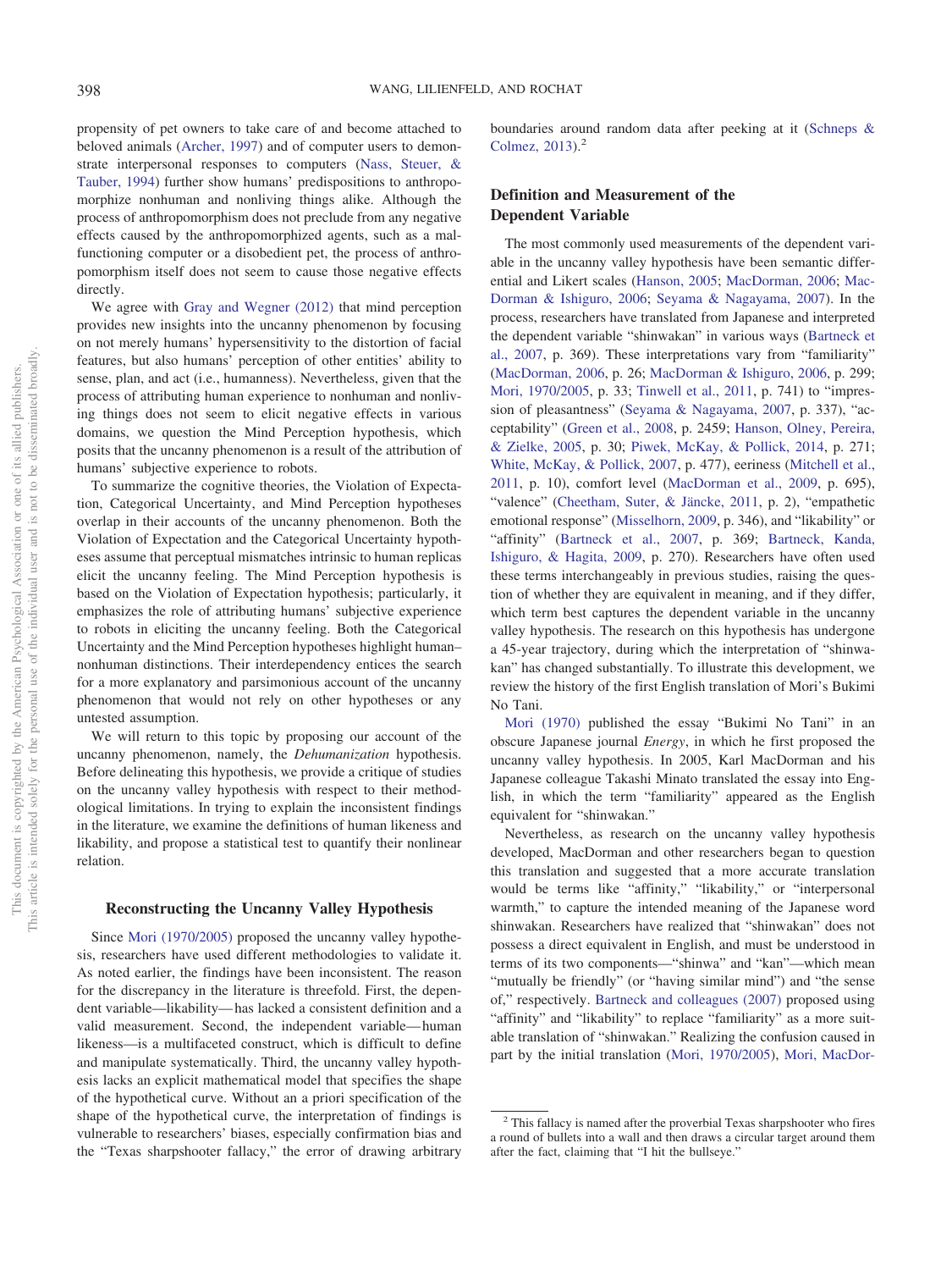[man and Kageki \(2012\)](#page-13-24) revised the translation of "Bukimi No Tani," in which shinwan was translated into "affinity."<sup>3</sup>

In addition to the problem of what might have been lost in translation, concerns were raised regarding the reliability and validity of the measurement of the dependent variable [\(Bartneck et](#page-12-2) [al., 2007\)](#page-12-2). For example, a single question is unlikely to measure a certain affective response properly. Thus, multiindicator measurements, such as the liking questionnaire [\(Monahan, 1998\)](#page-13-25), which allows the calculation of reliability, were advocated. Bartneck and colleagues developed a series of scales to systematically assess variables in human–robot interactions, including anthropomorphism, animacy, likability, perceived intelligence, and perceived safety (Bartneck, Kulić, Croft, & Zoghbi, 2009). These scales allow researchers to systematically measure relevant concepts with higher reliability and validity.

A more fundamental issue associated with the definition of the dependent variable in the uncanny valley hypothesis is its conceptualization. That is, what do likability and uncanniness mean and how should we measure them? [Ho and colleagues \(2008\)](#page-12-5) examined the emotional terms that potentially capture the uncanny phenomenon. By analyzing participants' ratings on animate robots, which varied in appearance and behavior from mechanical-looking to humanlike, they found that the term "fear" was highly predictive of attributions of eeriness or creepiness to the robots. Disgust, shock, and nervousness were also significant predictors of robots' eeriness or creepiness. Instead of reducing eeriness or creepiness to a single emotional term, the authors suggested that "the uncanny valley may not be a single phenomenon to be explained by a single theory but rather a nexus of phenomena with disparate causes" [\(Ho](#page-12-5) [et al., 2008,](#page-12-5) p. 175).

Across studies testing the uncanny valley hypothesis, the dependent variable is typically assumed to vary along a single dimension. For example, [Mori \(1970/2005\)](#page-13-0) wrote,

In mathematical terms, strangeness can be represented by negative familiarity, so the prosthetic hand is at the bottom of the valley. So in this case, the appearance is quite humanlike, but the familiarity is negative. This is the uncanny valley (p. 34).

Nevertheless, as pointed by [MacDorman and Ishiguro \(2006\),](#page-13-1) no compelling evidence exists in support of this assumption. [Bartneck and colleagues \(2007\)](#page-12-2) found that humanoids and toy robots received higher ratings on likability than did real humans, which contradicted the uncanny valley hypothesis. Chances are high that participants hold different criteria for what constitutes likability for toy robots and for androids. Toy robots may acquire likability simply because they possess humanlike features, whereas humans and androids may require friendly and agreeable characteristics to reach a comparable level of likability, which is more challenging. Further research should clarify what the items in the questionnaire mean to participants.

In summary, the interpretations and conceptualization of the dependent variable in the uncanny valley hypothesis have been unclear, which may have contributed to inconsistent findings. Most researchers now agree with the interpretation of shinwakan as "affinity" or "likability." From this consensus, researchers now need to examine, in the context of the uncanny valley, what likability of human replicas means for human observers. As Mac-Dorman (n.d., quoted in [Hsu, 2012\)](#page-12-19) elaborated on this concept,

I think it is that feeling of being in the presence of another human being—the moment when you feel in synchrony with someone other than yourself and experience a 'meeting of minds.' Negative 'shinwakan,' the uncanny, is when that sense of synchrony falls apart, the moment you discover that the one you thought was your soul mate was nothing more than smoke and mirrors. [\(Hsu, 2012\)](#page-12-19)

#### **Definition and Measurement of Human Likeness**

In addition to the dependent variable of likability, researchers have called for a rigorous definition of human likeness because of its complex nature [\(Ramey, 2006\)](#page-13-17).

**Measurement of human likeness.** Similar to the measurement of likability, the conventional measurement of human likeness of a human replica includes subjective ratings. In addition, implicit measures of human likeness capitalize on participants' largely unconscious behavior such as gaze during human–android interactions [\(MacDorman et al., 2005;](#page-13-26) [Shimada, Minato, Itakura,](#page-13-27) [& Ishiguro, 2007\)](#page-13-27). Research has shown that people often break eye contact from the interlocutor while thinking. This averted gaze, according to the Social Signal Theory, serves in part as a signal to others that they are thinking [\(McCarthy & Muir, 2003\)](#page-13-28), and is expected to be influenced by the interlocutor during interactions [\(MacDorman et al., 2005\)](#page-13-26). [Shimada and colleagues \(2007\)](#page-13-27) quantified the similarity between the gaze behavior (i.e., duration and direction of gaze) toward an android and a human, and showed that an android with greater physical similarity to a human elicited more human-directed gaze. These findings suggest that gaze behavior may be used to measure the human likeness of human replicas at an implicit level.

**Human likeness: Subjectivity versus objectivity.** Another fundamental yet understudied question is whether human likeness is a subjective or an objective construct. In most studies, human likeness has been measured by means of subjective ratings. Human likeness was therefore defined subjectively. In contrast, in other studies, human likeness was manipulated and measured largely objectively either by changing the surface characteristics of a face (e.g., degree of photorealism, proportion of facial features, and texture, [MacDorman et al., 2009\)](#page-13-11), or by morphing a real into an artificial face [\(Hanson, 2005;](#page-12-3) [Seyama & Nagayama, 2007\)](#page-13-5).

Subjective measurement of human likeness is limited in three respects. First, individual differences in the sensitivity to uncanniness [\(MacDorman & Entezari, 2015\)](#page-13-13) and the evaluation of human likeness are likely to introduce psychometric noise into self-reported ratings, particularly when participants see multiple categories of stimuli (e.g., toy robots, dolls, androids, and humans). Second, subjective ratings of human likeness and likability can interfere with one another so that ratings on both variables are inherently correlated [\(Ho & MacDorman, 2010\)](#page-12-20). Third, because the subjective ratings of human likeness reflect merely the relative realism in a given set of stimuli from one study, the extent to which the sample of human replicas are representative of the population is critical. In conclusion, it becomes crucial to develop standard criteria to measure the human likeness of human replicas objectively.

<sup>&</sup>lt;sup>3</sup> Researchers thereafter have typically used affinity and likability interchangeably as the dependent variable in the uncanny valley hypothesis.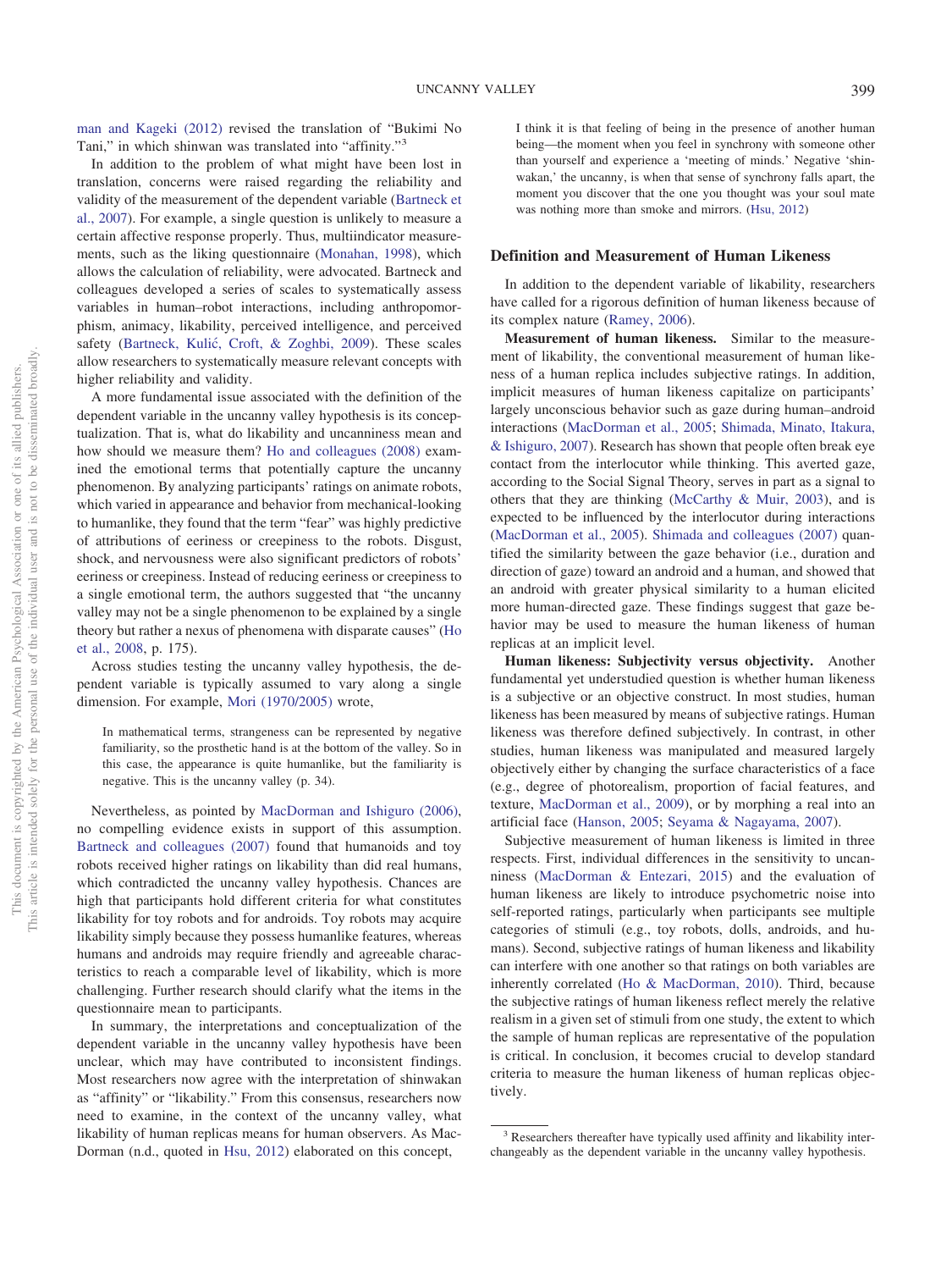In the studies that used morphing techniques or computergenerated images, researchers quantified human likeness in terms of the proportion of a human face in a morphed image [\(Hanson,](#page-12-3) [2005;](#page-12-3) [Seyama & Nagayama, 2007\)](#page-13-5), or the degree of photorealism and polygon counts of facial features [\(MacDorman et al., 2009\)](#page-13-11). Nevertheless, these objective measurements, by introducing disproportionate facial features, effects of morphing or modifying attractiveness of the replica faces, confound human likeness with various manipulation-related artifacts. For example, [Burleigh,](#page-12-21) [Schoenherr, and Lacroix \(2013\)](#page-12-21) manipulated the level of human likeness by changing the facial proportions, thereby confounding human likeness with facial abnormality. Given that human likeness is a multifaceted construct, an objective measure of human likeness may oversimplify this concept.

Given the advantages and disadvantages of pursuing both subjective and objective measurements of human likeness, this issue remains unresolved. We suggest that to test the uncanny valley hypothesis, researchers should (a) objectively measure human likeness and (b) obtain a sizable and diverse collection of images or videos to represent a spectrum of human replicas [\(Mathur &](#page-13-6) [Reichling, 2016\)](#page-13-6).

## **Quantification of the Hypothetical Curve**

The inconsistent findings are also attributable to the differing criteria researchers have used to ascertain whether they detected Mori's hypothetical curve. These criteria may afford researchers too many degrees of freedom for corroborating the existence of the uncanny valley, allowing confirmation bias and the Texas Sharpshooter Fallacy to creep into their judgments. [MacDorman and](#page-13-1) [Ishiguro \(2006\)](#page-13-1) claimed to find the uncanny valley by identifying a "valley" in the plotted curve. Nevertheless, the observed "valley" occurred in the middle range of human likeness, which failed to precisely match Mori's depiction of the hypothetical curve. [Bart](#page-12-2)[neck et al. \(2007\)](#page-12-2) also found a "valley," except that the second peak was lower than the first peak. The authors disputed the uncanny valley hypothesis and argued instead for an "uncanny cliff." In both studies, the authors might have interpreted the data in different ways, given that their data only partially resembled the hypothetical curve.

The divergent criteria for defining the uncanny valley in the literature stems from the longstanding absence of strict quantification criteria for the hypothetical curve. This void in the literature led not only to ambiguous interpretations of findings, but also led researchers searching for the uncanny valley to evoke extraneous variables, such as attractiveness [\(Hanson, 2005\)](#page-12-3) and facial abnormality [\(Burleigh et al., 2013;](#page-12-21) [Seyama & Nagayama, 2007\)](#page-13-5). This approach is problematic for two reasons. First, by manipulating variables other than human likeness to map data onto an uncanny valley, researchers have deviated from the original definition of the uncanny valley, which was exclusively about the nonlinear relation between human likeness and likability. Second, across studies, researchers have created multiple uncanny valleys, which not only differ in shapes, but also lack a consistent explanation. In this case, the uncanny valley becomes too vague and open-ended to allow for rigorous investigation. Here, we propose to test the uncanny valley hypothesis against its null hypothesis—as human likeness increases, likability increases linearly.

The statistical test includes two components: a linear regression and a residual analysis. As the uncanny valley hypothesis suggests, we can regress likability against human likeness. Researchers can then check linearity to determine whether the null hypothesis there is a linear relationship between human likeness and perceived likability—is rejected or not. Rejecting the null hypothesis would serve as a first step in corroborating the uncanny valley hypothesis. Using a residual analysis, researchers could further validate it by mapping data onto Mori's hypothetical curve. If the uncanny valley exists, as human likeness increases, the residuals of likability should scatter around zero and indicate a random pattern, until a point at which the residuals plunge abruptly into negative values; as human likeness continues to increase, the residuals become close to zero and random again. Although this method does not allow complete quantification of the uncanny valley hypothesis (in part because it does not articulate the location of the plunge, a prediction not made explicit by [Mori, 1970/2005\)](#page-13-0), it would provide a robust statistical test of whether a nonlinear relation between human likeness and likability exists, thereby moving a step further to validating the uncanny valley hypothesis.

#### **Definition of the Uncanny Feeling**

Until recently, the definition of the uncanny feeling has been unclear. Studies have interpreted the uncanny feeling in various ways, including the highest rating on eeriness, or the lowest rating on familiarity or acceptability [\(Hanson, 2005;](#page-12-3) [MacDorman et al.,](#page-13-11) [2009;](#page-13-11) [Seyama & Nagayama, 2007\)](#page-13-5). The different ways of operationalizing the uncanny feeling are partly responsible for generating inconsistent results [\(MacDorman & Ishiguro, 2006\)](#page-13-1). These mixed results necessitate a closer look at the definition of the term "uncanny."

Historically, [Freud \(1919/1964\)](#page-12-6) studied the uncanniness by combining the examination of its semantics in dictionaries and analyzing the situations in which it emerged. Freud regarded uncanniness as related to fear, but viewed it as unique in that it is the fear associated with novelty and unfamiliarity. He believed that what makes novelty and unfamiliarity uncanny is what Schelling defined as something "that ought to have remained... secret and hidden but has come to light" [\(Freud, 1919/1964,](#page-12-6) p. 219). Freud further interpreted the meaning of uncanny by referring to a situation that elicited an uncanny sensation, namely [Hoffmann's](#page-12-22) [\(1817/1994\)](#page-12-22) story "The Sandman." From a psychoanalytic point of view, Freud stated that the uncanny feeling stemmed from children's castration anxieties, as it was described in the story that the sandman tears out children's eyes, which ostensibly symbolize testicles. Nevertheless, given that what Freud described as the uncanny feeling in the "Sandman" does not map onto Mori's conceptualization of uncanniness during human–robot interactions, his interpretation is of questionable relevance to the uncanny valley hypothesis and the uncanny phenomenon discussed here.

In contrast, Ernst Jentsch, a German psychiatrist, contributed the first psychological literature on the psychology of the uncanny. In the essay "On the Psychology of the Uncanny," [Jentsch \(1906/](#page-13-15) [1997\)](#page-13-15) interpreted uncanniness as related to uncertainty. He also referred to Hoffmann's "The Sandman," but focused on a slightly different aspect than did Freud. Jentsch proposed that what elicited the uncanny effect was uncertainty about whether the character in the story—the automaton Olympia—was a real person. This inter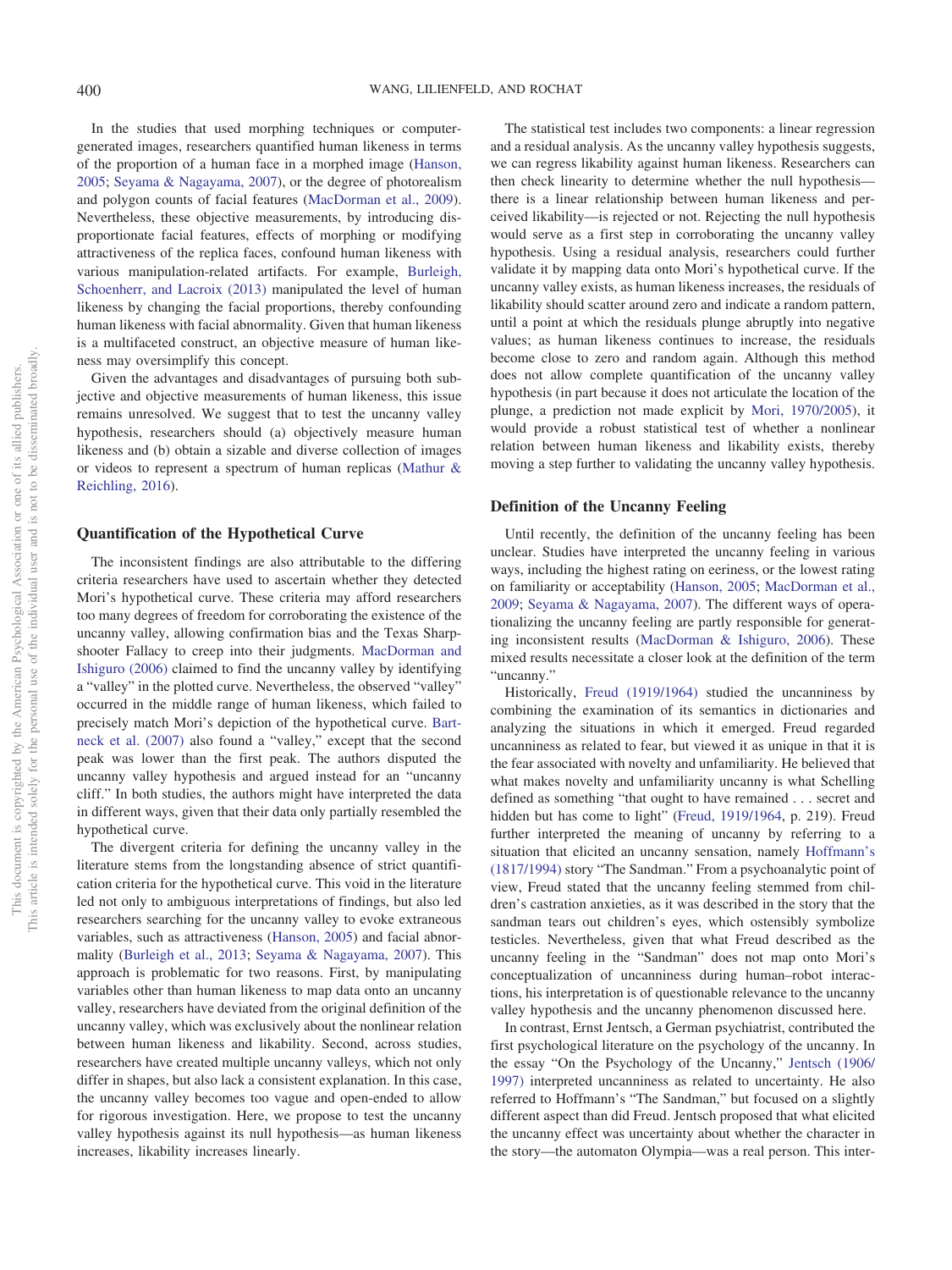pretation of the "uncanny" sensation was situated in human replicas, as Mori did in his uncanny valley hypothesis. From the discussion of the Categorical Uncertainty hypothesis, we see that Jentsch's idea about the cognitive underpinnings of the uncanny phenomenon is still influential in contemporary research.

In 1970, Mori defined the uncanny feeling as a lack of affinity in humans' reaction to realistic prosthetic hands. Nevertheless, there has been little research on the emotional components of the uncanny feeling. [Ho and colleagues \(2008\)](#page-12-5) surveyed 143 Indonesian adult participants who had little experience with robots prior to the study. Researchers presented video clips of 17 robots and a person in a random order while asking participants to rate 31 statements about their emotional reactions (e.g., fear, disgust, shock, and happiness) to these characters on 7-point Likert Scales. By regressing ratings on eeriness and strangeness against those on the emotional reactions, researchers found that five emotions fear, disgust, nervousness, dislike, and shock—combined to explain 60% of the variance in eeriness. In contrast, the five top predictors of strangeness accounted for only 37% of its variance. Based on the higher coefficient of determination in predicting eeriness than strangeness, Ho and colleagues argued that eeriness—a mix of fear, disgust, nervousness, dislike, and shock captures our emotional reactions to uncanny robots better than strangeness. Although some robots can elicit the uncanny feeling, it does not follow that all robots are uncanny or that our emotional reactions to robots are all about uncanniness. In this study, the researchers assumed without adequate justification that the 17 robots are uncanny and that the term (i.e., eeriness) most accounted by basic emotional reactions would best characterize uncanniness.

The meaning of "uncanniness" also lies in the translation of "Bukimi No Tani (不気味の谷現象)." Its accurate translation, according to MacDorman (n.d., quoted in [Hsu, 2012\)](#page-12-19), is "valley of eeriness" rather than the far better known translation—"uncanny valley," which first appeared in [Jasia Reichardt's 1978](#page-13-29) book *Robots: Fact, Fiction, and Prediction* [\(Hsu, 2012\)](#page-12-19). The reason for using "uncanny valley" as the translated title was that translators MacDorman and Minato thought the term was familiar to English speakers [\(Hsu, 2012\)](#page-12-19). We note that the Japanese term "Bukimi (不気味)" was first translated into "strangeness" [\(Mori, 1970/](#page-13-0) [2005,](#page-13-0) p. 34), which was later replaced by the terms such as "eeriness" and "creepiness" [\(Mori et al., 2012,](#page-13-24) p. 100). As the translation "uncanny valley" has gained worldwide acceptance, the English word "uncanny" has become the standard interpretation of the Japanese word "Bukimi." Because "uncanny" is also close in meaning, although not equivalent, to the German term "Unheimliche," it is therefore also linked to its aforementioned interpretations in the German literature, including [Jentsch \(1906/1997\)'](#page-13-15)s *On the Psychology of the Uncanny* and [Freud \(1919/1964\)'](#page-12-6)s *The Uncanny.*

## **Summary**

In recognition of the inconsistent findings in the literature, we have reviewed the measurements and definitions of likability and human likeness, and proposed an innovative approach to quantitatively testing the uncanny valley hypothesis. Researchers have measured human likeness using both subjective ratings and objective behavioral measures, such as gaze behavior. They have proposed different interpretations of the dependent variable originally known as "shinwakan" in Japanese and have used subjective ratings to measure it. Nevertheless, there exist no standard measurements for both the independent variable and the dependent variable in the uncanny valley hypothesis. This methodological limitation is partly attributable to the ill-defined construct of human likeness and the multifaceted nature of the uncanny feeling. Future research should provide clearer definitions and reliable measurements of these constructs to test the uncanny valley hypothesis. To do so, we suggest studying the cognitive underpinnings of the uncanny phenomenon. As previously discussed, the uncanny phenomenon may be linked to perception of humanness. Therefore, understanding how people perceive each other may help to define human likeness above and beyond the physical similarities between humans and nonhuman entities. It may also allow researchers to better understand the uncanny feeling by studying its cognitive underpinnings.

Previous studies have proposed hypotheses derived from evolutionary, social, and cognitive approaches. Although these hypotheses provide plausible accounts of the uncanny phenomenon from different perspectives, they have neglected to verify the underlying assumption that observers would spontaneously perceive a human replica that closely resembles humans as a person. Because of previously mentioned limitations in their methodologies, there is a lack of compelling evidence to support these hypotheses. Here, we hypothesize that two cognitive processes anthropomorphism and dehumanization—may underlie the uncanny phenomenon. In particular, we argue that dehumanization of an anthropomorphized human replica elicits the uncanny phenomenon, a notion we term the *Dehumanization* hypothesis.

## **The Dehumanization Hypothesis**

Dehumanization refers to "perceiving a person or group as lacking humanness—the attributes that define what it is to be human" [\(Haslam & Loughnan, 2014,](#page-12-11) p. 401). [Haslam and Lough](#page-12-11)[nan \(2014\)](#page-12-11) noted that over four decades the study of dehumanization has extended to numerous phenomena, including the extreme cases of genocide, slavery, and the subtler cases of social stereotyping toward immigrants and ethnic minority groups. Systematic investigation into dehumanization began in the 1970s and the 1990s in social psychology, with special attention to violence [\(Bandura, Underwood, & Fromson, 1975;](#page-12-23) [Kelman, 1973;](#page-13-30) [Staub,](#page-13-31) [1989\)](#page-13-31), moral judgment [\(Bandura, 1999;](#page-12-24) [Opotow, 1990\)](#page-13-32), and intergroup conflict [\(Struch & Schwartz, 1989\)](#page-14-8). Nevertheless, recent theories have incorporated subtler forms of dehumanization, one of which is known as "infrahumanization" [\(Bain, Park, Kwok, &](#page-11-1) [Haslam, 2009;](#page-11-1) [Leyens et al., 2001\)](#page-13-33). Stemming from the anthropological concept of ethnocentrism, infrahumanization implies that people tend to perceive out-group members as possessing fewer humanlike properties but more animal-like features than in-group members [\(Viki et al., 2006\)](#page-14-9). Infrahumanization occurs even without intergroup conflict [\(Leyens, Demoulin, Vaes, Gaunt, & Pal](#page-13-34)[adino, 2007\)](#page-13-34).

[Haslam \(2006\)](#page-12-25) proposed a dual model to integrate the extreme and subtle forms of dehumanization and proposed two forms of dehumanization: The denial of human uniqueness renders a person animalistic such that he or she is considered lacking in self-control and high levels of intelligence. In contrast, the denial of human nature renders a person mechanistic such that he or she is consid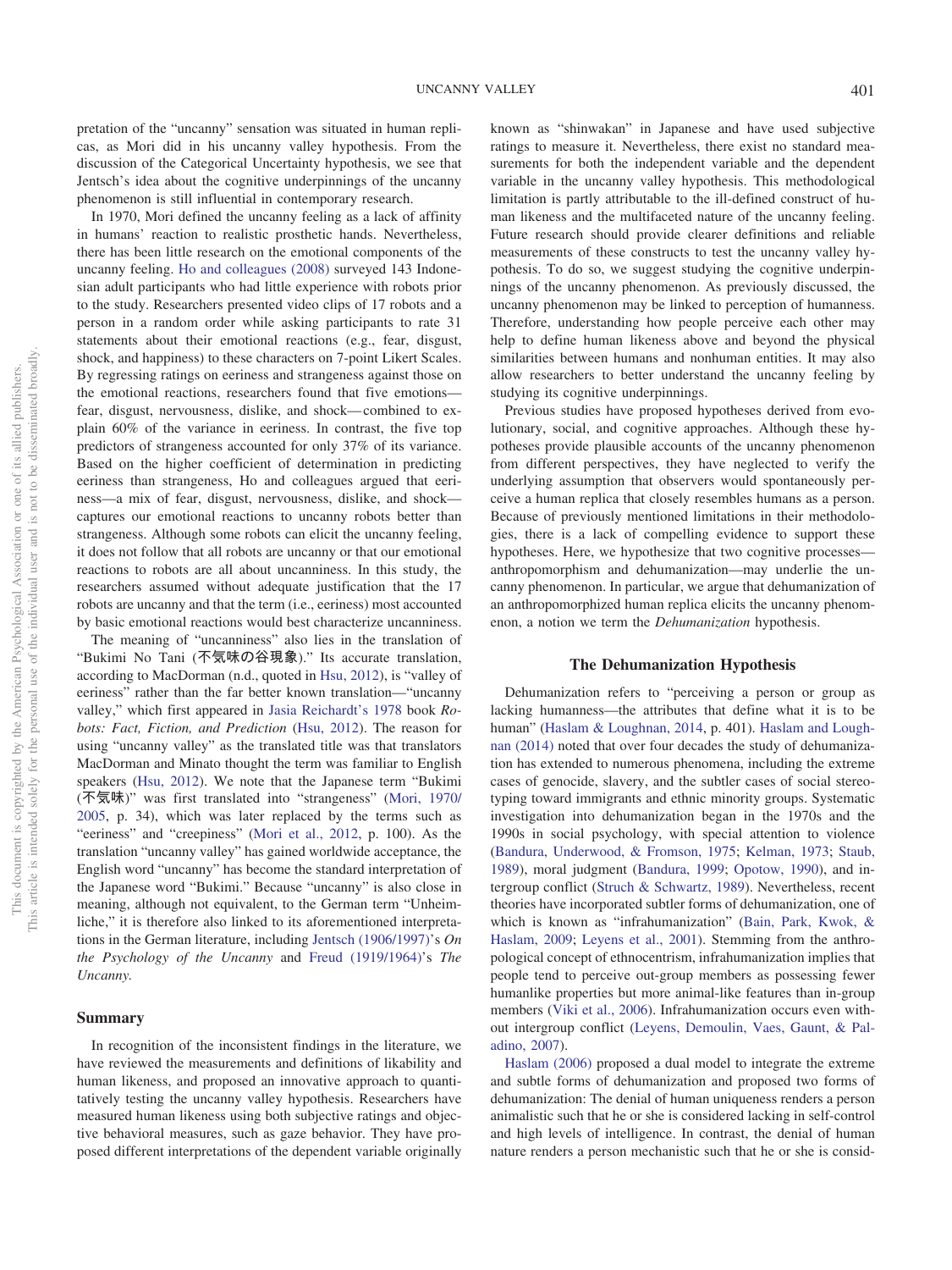ered lacking in emotions and warmth. The distinction between the two forms of dehumanization—animalistic and mechanistic—according to Angelucci and colleagues [\(Angelucci, Bastioni, Grazi](#page-11-2)[ani, & Rossi, 2014\)](#page-11-2), may shed new insights onto the uncanny phenomenon in androids and other human replicas, although which form of dehumanization is responsible for the uncanny phenomenon awaits further examination. This view echoes the writings of [Złotowski, Proudfoot, and Bartneck \(2013\),](#page-14-10) who argued that understanding how dehumanization influences perception of humanness can provide new insights on human-robot interactions and validation of the uncanny valley.

Based on the literature on anthropomorphism and dehumanization, we develop these aforementioned ideas and propose that attributing humanlike characteristics (e.g., humans' subjective experience), by itself, does not explain the uncanny feeling; instead, perceiving an anthropomorphized human replica as lacking humanness, namely, the process of dehumanization, is at work in the uncanny phenomenon.

An anthropomorphized human replica appears to be the assumption underlying all the previously mentioned hypotheses: the Pathogen Avoidance, the Mortality Salience, the Evolutionary Aesthetics, the Violation of Expectation, the Categorical Uncertainty, and even the Mind Perception. In previous studies on the uncanny valley hypothesis, however, researchers have neglected to corroborate this assumption by showing that human observers spontaneously anthropomorphize human replicas and perceive them as real people. Nevertheless, this assumption is plausible, given the propensity we have to anthropomorphize inanimate or nonhuman entities in literature, the arts, sciences, and in perception [\(Guthrie, 1993\)](#page-12-26). According to anthropologist [Stewart Guthrie](#page-12-26) [\(1993\),](#page-12-26) both anthropomorphism (e.g., attributing human characteristics to the nonhuman) and animism (e.g., attributing life to the inanimate) stem from a perceptual strategy, probably evolved in part through natural selection, to "search for organization and significance, and both consist in overestimating them" (p. 62).

Guthrie's theory of anthropomorphism allows us to build on this assumption and argue that dehumanization may extend from humans to human replicas (e.g., androids and avatars). It follows that any feature of a human replica, including its eyes, emotional expressions, voice, and movements, that reveals its mechanistic nature could question the replica's humanness such as the capacity for emotions and warmth, and lead to dehumanization, thereby diminishing its likability and eliciting the uncanny feeling. Critically, the uncanny human replica is not perceived to be a typical robot; it becomes a dehumanized "robotlike" human who lacks humanness.

The Dehumanization hypothesis is not necessarily in conflict with previous hypotheses or findings. It is compatible with the findings that human observers' attribution of humanlike experiences to nonhuman robots is linked to the uncanny feeling [\(Gray](#page-12-7) [& Wegner, 2012\)](#page-12-7). According to the Dehumanization hypothesis, however, we interpret these findings from a different perspective. The more human observers attribute humanlike characteristics to (i.e., anthropomorphize) a human replica, the more likely detecting its mechanistic features triggers the dehumanization process that would lead to the uncanny feeling.

In trying to understand the cognitive processes that may underlie the uncanny phenomenon, we first review relevant findings in face perception literature, based on which we then propose an innovative paradigm to test the Dehumanization hypothesis.

A large body of literature has demonstrated humans' rapid detection of faces, whether they are humans, dolls, or schematic line drawings. Nevertheless, humans are also sensitive to cues signaling animacy in faces. [Looser and Wheatley \(2010\)](#page-13-35) presented continua of morphed images created from human (animate) and mannequin (inanimate) faces. They found that participants used static cues in the morphed images to infer animacy. They perceived animacy consistently at a location close to the midpoint on the continuum but was shifted toward the human endpoint. [Farid](#page-12-27) [and Bravo \(2012\)](#page-12-27) showed that human observers reliably discriminated between computer-generated (inanimate) and photographic (human) images and that their performance was largely robust to variations in image resolution, compression, and color.

Researchers have argued that this hyperacuity to animacy may be associated with the activity of brain regions including fusiform gyrus (FG) and posterior superior temporal sulcus (pSTS). Facing two computer-generated characters with identical humanlike appearance, the FG responded more strongly to the perceived animate agent that demonstrated goal-directed actions than to the one that lacked goal-directedness [\(Shultz & McCarthy, 2014\)](#page-13-36). Using multivariate pattern analysis of blood-oxygen-level dependent (BOLD) responses, [Looser, Guntupalli, and Wheatley \(2013\)](#page-13-37) examined the neural correlates of animacy perception in static faces by delineating two stages of face processing substantiated by the "core face perception system" [\(Haxby, Hoffman, & Gobbini,](#page-12-28) [2000,](#page-12-28) p. 224). They demonstrated that the inferior occipital gyrus (IOG) prioritizes face form detection during an early stage of face processing, whereas the lateral fusiform gyrus (latFG) and right superior temporal sulcus prioritize animacy perception during a later stage. The authors argued that face form detection may endow people with an evolutionary advantage in perceiving faces in everyday objects [\(Guthrie, 1993\)](#page-12-26), because false alarms resulting from the misidentification of a falling rock as a predator are associated with higher long-term fitness than misses resulting from the failure to correctly identify a predator. Nevertheless, the authors noted that repeatedly false alarms can be costly from the standpoint of time and energy expenditure, so animacy perception may serve to optimize allocation of social–cognitive resources by reducing false alarms.

These arguments were corroborated by the findings that eventrelated potential (ERP) components index animacy discrimination during face processing [\(Balas & Koldewyn, 2013;](#page-12-29) [Wheatley,](#page-14-11) [Weinberg, Looser, Moran, & Hajcak, 2011\)](#page-14-11). Although both animate (human) and inanimate (doll) faces provoked early electrophysiological responses (N170/VPP), only human faces sustained a positive potential beyond 400 ms following the stimulus onset [\(Wheatley et al., 2011\)](#page-14-11). [Balas and Koldewyn \(2013\)](#page-12-29) found larger P100 amplitude in response to artificial faces than to human faces.

We argue that the two stages of face processing [\(Looser et al.,](#page-13-37) [2013\)](#page-13-37) may map closely onto the Dehumanization hypothesis by providing neuroimaging evidence that supports the mental processes we proposed to underpin the uncanny phenomenon. As [Looser and colleagues \(2013\)](#page-13-37) argued, the IOG may facilitate the propensity to anthropomorphize a realistic human replica, giving observers an impression that it is a real person. The latFG and STS may then facilitate the scrutiny of the anthropomorphized replica by allowing humans to detect whether it is animate and deserves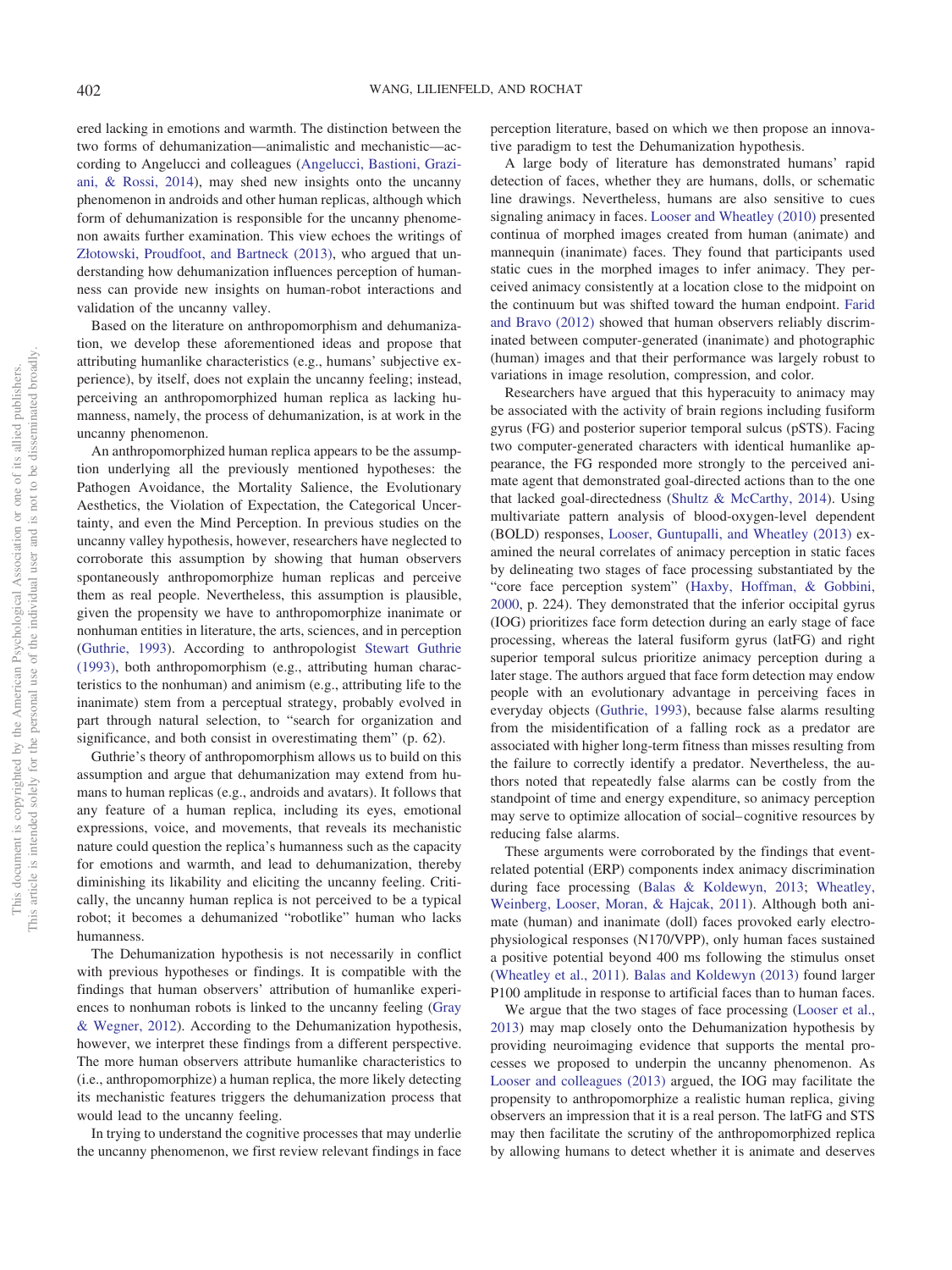We have thus far reviewed literature on animacy perception and suggested a link between the two stages of face processing [\(Looser](#page-13-37) [et al., 2013\)](#page-13-37) and the proposed Dehumanization hypothesis. It is well established that the first stage prioritizes face form detection, whereas the second stage prioritizes animacy perception [\(Looser et](#page-13-37) [al., 2013;](#page-13-37) [Wheatley et al., 2011\)](#page-14-11). Nevertheless, these findings do not preclude the possibility that animacy perception occurs during the first stage (e.g., within 400 ms following stimulus onset). In fact, [Balas and Koldewyn \(2013\)](#page-12-29) found a larger peak amplitude at the P100 component in response to artificial than to human faces, suggesting that animacy perception may occur as early as 100 ms. As the authors noted, this finding seems inconsistent with findings that showed reliably larger P100 responses to faces than to objects (e.g., cars) [\(Dering, Martin, Moro, Pegna, & Thierry, 2011;](#page-12-30) [Der](#page-12-31)[ing, Martin, & Thierry, 2009;](#page-12-31) [Thierry, Martin, Downing, & Pegna,](#page-14-12) [2007\)](#page-14-12). These findings suggest that during an early stage of face processing, artificial faces are perceived as more humanlike and animate than are human faces. Nevertheless, this inconsistency could be explained if we assume that the artificial faces were anthropomorphized during the early stage of face processing. Future research should examine the extent to which artificial faces that vary in human likeness may be anthropomorphized and the possibility that animacy perception occurs during both stages of face processing.

Converging evidence suggests that the two-stage and/or the anthropomorphism–dehumanization process helps to account for the perception of artificial faces, including those that elicit the uncanny feeling. Therefore, the proposed process should be a necessary but not sufficient condition for perceiving uncanniness in artificial faces. To test this hypothesis, we propose an innovative paradigm. In line with previous studies, we focus on highly humanlike androids or computer-generated characters and use static images of their faces. In contrast to some studies, we require that the human replicas possess no experimenter-manipulated disproportionate, mismatched, or unattractive features. An example of the stimuli that meet those criteria includes those recently used in [Mathur and Reichling \(2016,](#page-13-6) see [Figure 1\)](#page-11-3).

First, we propose to ask participants to rate the human likeness and uncanniness of the selected human replicas. Based on the ratings on uncanniness, we categorize them into the reportedly uncanny human replicas and those that do not elicit the uncanny feeling (e.g., mechanical-looking robots). In addition, we include objects and faces of real people as controls.

We then propose to present stimuli from each category (e.g., uncanny androids, normally looking robots, humans, and nonhuman objects) for either 100 or 400 ms in counterbalanced order. After each stimulus disappears, participants must classify it as either human or nonhuman. According to previous findings, the duration of presentation affects the different stages of face processing with regard to anthropomorphism and dehumanization processes. By manipulating the presentation duration, we should be able to dissociate these processing stages while participants perceive images from each category of stimuli. At the same time, we will ask participants to rate their affective responses and perceived animacy to the stimuli under each presentation condition. We predict that if the uncanniness is attributable to mind perception (as suggested by [Gray & Wegner, 2012\)](#page-12-7), participants should rate the previously reported uncanny androids as high in perceived animacy (e.g., comparable with real people) and high uncanniness when they are presented for 400 ms but low in perceived animacy for 100 ms. In contrast, if uncanniness is attributable to dehumanization (as we suggest in the Dehumanization hypothesis), participants should rate the uncanny androids as high in perceived animacy (e.g., comparable with real people) when they are presented for 100 ms, but low in perceived animacy for 400 ms. They should also rate uncanniness as high when the uncanny androids are presented for 400 ms but not for 100 ms.

## **Conclusions and Future Directions**

In summary, existing evidence neither completely refutes nor corroborates the uncanny valley hypothesis. Whether the uncanny valley exists is still an open question. The inconsistent findings not only reflect a lack of systematic methodologies across studies to manipulate human likeness and measure likability, but also highlight the need to gain deeper understandings of the independent and dependent variables in this hypothesis.

Existing explanations of the uncanny phenomenon, although providing plausible accounts of the perceptual and cognitive processes by which the uncanny feeling may arise, have not tested the assumption that when the uncanny phenomenon occurs, human observers would spontaneously perceive the human replica as a person. Future research should test this assumption during human– android interactions. Researchers and theorists have recently highlighted the need to examine how human observers perceive human replicas instead of focusing merely on their physical appearance [\(Angelucci et al., 2014;](#page-11-2) [Gray & Wegner, 2012\)](#page-12-7). By testing the Dehumanization hypothesis, we hope that researchers will be able to better understand the cognitive underpinnings of the uncanny phenomenon, and eventually define and manipulate human likeness to further explore the uncanny valley hypothesis.

Finally, by addressing the existence of the uncanny valley and trying to account for the uncanny feeling elicited by some realistic human replicas, we proposed to distinguish the uncanny valley hypothesis from the uncanny phenomenon. We argue that they focus on different problems. The uncanny phenomenon focuses on the psychological question concerning humans' perception of human replicas and their emotional reactions in terms of the uncanny feeling. In contrast, the uncanny valley hypothesis raises an engineering problem regarding the possibility of creating androids that increasingly resemble humans and may eventually be indistinguishable from real people. As [Brenton et al. \(2005\)](#page-12-8) argued, "The existence of an uncanny reaction does not validate the valley model" (p. 2). We maintain that this distinction would open more opportunities for future research to examine the uncanny phenomenon without being limited by a need to detect the uncanny valley, whose very existence remains in question.

Further investigation is needed to unpack the uncanny phenomenon. Still, the uncanny valley remains a popular topic with practitioners outside of academia, particularly in computer animation and games. Will robot designers and computer engineers eventually overcome the uncanny valley? The answer to this question lies in rapidly developing technologies in computer graphics.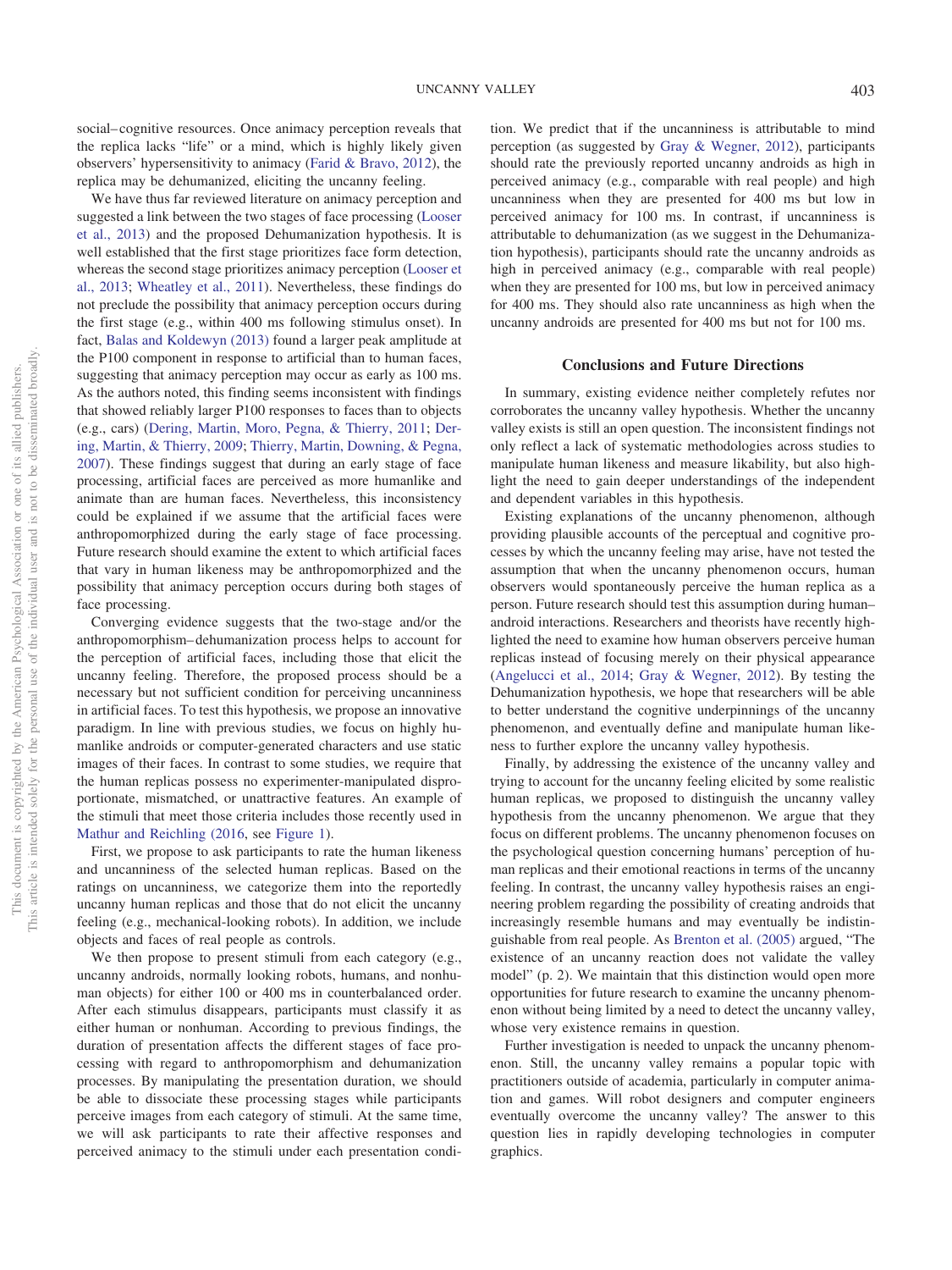

*Figure 1.* Human replica face images numbered from low to high human likeness based on participants' ratings. From "Navigating a Social World with Robot Partners: A Quantitative Cartography of the Uncanny Valley," by M. B. Mathur and D. B. Reichling, 2016, *Cognition*, *146*, pp. 22–32. Copyright 2015 by Elsevier. Adapted with permission.

<span id="page-11-3"></span>Almost three decades ago, Pixar's *Tin Toy* [\(Lasseter, 1988\)](#page-13-38) became the first computer-animated film to win an Academy Award for Best Animated Short Film. The pseudorealistic baby character "Billy," however, appeared uncanny to many audiences [\(Hsu & InnovationNewsDaily, 2012\)](#page-12-32), and by today's standards, it is far from being realistic. [Mori \(1970/2005\)](#page-13-0) appeared justified to argue that designers should avoid creating highly realistic characters. Nevertheless, recent leaps in computer graphics such as real-time rendering have allowed game developers to design lifelike characters, including Nvidia's Digital Ira [\(Colaner, 2013\)](#page-12-33) and Square Enix's crying human face [\(White, 2015\)](#page-14-13). Rob Pieke, an expert in computer graphics and the software lead of MPC Film, believes that to create completely photorealistic computer-generated characters is only a matter of time [\(De Semlyen, 2014\)](#page-12-34). If so, the need to

understand the nature and boundary conditions of the uncanny phenomenon will become all the more pressing.

#### **References**

- <span id="page-11-2"></span>Angelucci, A., Bastioni, M., Graziani, P., & Rossi, M. G. (2014). A philosophical look at the uncanny valley. In J. Seibt, R. Hakli, & M. Nørskov (Eds.), *Sociable robots and the future of social relations: Proceedings of robo-philosophy, 2014* (pp. 165–169).
- <span id="page-11-0"></span>Archer, J. (1997). Why do people love their pets? *Evolution and Human Behavior, 18,* 237–259. [http://dx.doi.org/10.1016/S0162-3095\(99\)](http://dx.doi.org/10.1016/S0162-3095%2899%2980001-4) [80001-4](http://dx.doi.org/10.1016/S0162-3095%2899%2980001-4)
- <span id="page-11-1"></span>Bain, P., Park, J., Kwok, C., & Haslam, N. (2009). Attributing human uniqueness and human nature to cultural groups: Distinct forms of subtle dehumanization. *Group Processes & Intergroup Relations, 12,* 789– 805. <http://dx.doi.org/10.1177/1368430209340415>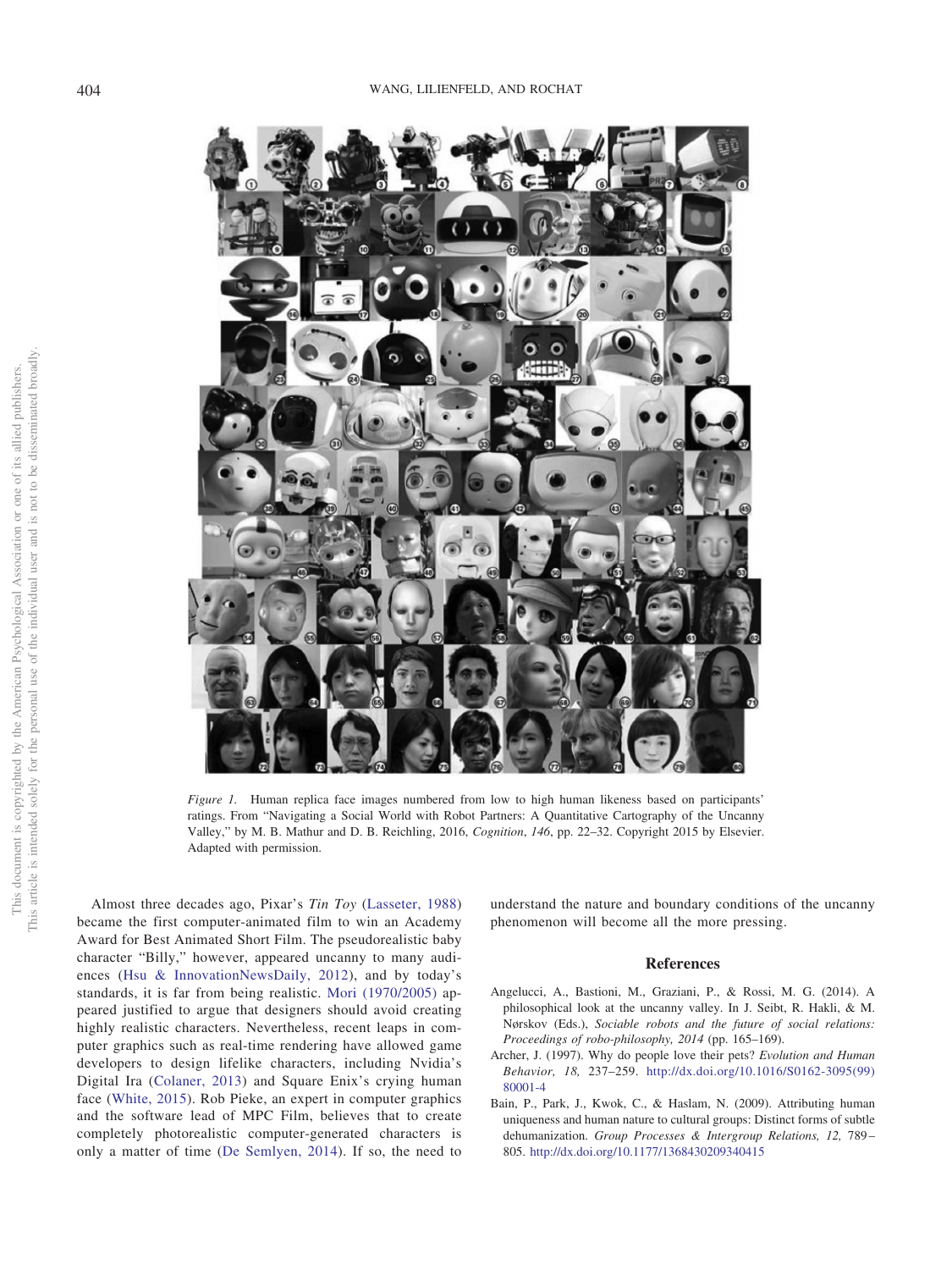- <span id="page-12-29"></span>Balas, B., & Koldewyn, K. (2013). Early visual ERP sensitivity to the species and animacy of faces. *Neuropsychologia, 51,* 2876–2881. [http://](http://dx.doi.org/10.1016/j.neuropsychologia.2013.09.014) [dx.doi.org/10.1016/j.neuropsychologia.2013.09.014](http://dx.doi.org/10.1016/j.neuropsychologia.2013.09.014)
- <span id="page-12-24"></span>Bandura, A. (1999). Moral disengagement in the perpetration of inhumanities. *Personality and Social Psychology Review, 3,* 193–209. [http://dx](http://dx.doi.org/10.1207/s15327957pspr0303_3) [.doi.org/10.1207/s15327957pspr0303\\_3](http://dx.doi.org/10.1207/s15327957pspr0303_3)
- <span id="page-12-23"></span>Bandura, A., Underwood, B., & Fromson, M. E. (1975). Disinhibition of aggression through diffusion of responsibility and dehumanization of victims. *Journal of Research in Personality, 9,* 253–269. [http://dx.doi](http://dx.doi.org/10.1016/0092-6566%2875%2990001-X) [.org/10.1016/0092-6566\(75\)90001-X](http://dx.doi.org/10.1016/0092-6566%2875%2990001-X)
- <span id="page-12-14"></span>Barrett, J. L., & Keil, F. C. (1996). Conceptualizing a nonnatural entity: Anthropomorphism in God concepts. *Cognitive Psychology, 31,* 219– 247. <http://dx.doi.org/10.1006/cogp.1996.0017>
- <span id="page-12-2"></span>Bartneck, C., Kanda, T., Ishiguro, H., & Hagita, N. (2007). Is the uncanny valley an uncanny cliff? *Proceedings of the 16th IEEE International Symposium on Robot and Human Interactive Communication,* RO-MAN 2007, Jeju, Korea (pp. 368–373). [http://dx.doi.org/10.1109/ROMAN](http://dx.doi.org/10.1109/ROMAN.2007.4415111) [.2007.4415111](http://dx.doi.org/10.1109/ROMAN.2007.4415111)
- <span id="page-12-17"></span>Bartneck, C., Kanda, T., Ishiguro, H., & Hagita, N. (2009). My robotic doppelgänger—A critical look at the uncanny valley. *The 18th IEEE International Symposium on Robot and Human Interactive Communication*, Toyama, Japan (pp. 269–276). [http://dx.doi.org/10.1109/](http://dx.doi.org/10.1109/ROMAN.2009.5326351) [ROMAN.2009.5326351](http://dx.doi.org/10.1109/ROMAN.2009.5326351)
- <span id="page-12-18"></span>Bartneck, C., Kulić, D., Croft, E., & Zoghbi, S. (2009). Measurement instruments for the anthropomorphism, animacy, likeability, perceived intelligence, and perceived safety of robots. *International Journal of Social Robotics, 1,* 71–81. <http://dx.doi.org/10.1007/s12369-008-0001-3>
- <span id="page-12-8"></span>Brenton, H., Gillies, M., Ballin, D., & Chatting, D. (2005). *The uncanny valley: Does it exist? Proceedings of conference of human computer interaction, workshop on human animated character interaction*.
- <span id="page-12-21"></span>Burleigh, T. J., Schoenherr, J. R., & Lacroix, G. L. (2013). Does the uncanny valley exist? An empirical test of the relationship between eeriness and the human likeness of digitally created faces. *Computers in Human Behavior, 29,* 759–771. [http://dx.doi.org/10.1016/j.chb.2012.11](http://dx.doi.org/10.1016/j.chb.2012.11.021) [.021](http://dx.doi.org/10.1016/j.chb.2012.11.021)
- <span id="page-12-16"></span>Cheetham, M., Suter, P., & Jäncke, L. (2011). The human likeness dimension of the "uncanny valley hypothesis": Behavioral and functional MRI findings. *Frontiers in Human Neuroscience, 5,* 126. [http://dx.doi.org/10](http://dx.doi.org/10.3389/fnhum.2011.00126) [.3389/fnhum.2011.00126](http://dx.doi.org/10.3389/fnhum.2011.00126)
- <span id="page-12-10"></span>Cheetham, M., Suter, P., & Jäncke, L. (2014). Perceptual discrimination difficulty and familiarity in the Uncanny Valley: More like a "Happy Valley." *Frontiers in Psychology, 5,* 1219. [http://dx.doi.org/10.3389/](http://dx.doi.org/10.3389/fpsyg.2014.01219) [fpsyg.2014.01219](http://dx.doi.org/10.3389/fpsyg.2014.01219)
- <span id="page-12-9"></span>Cheetham, M., Wu, L., Pauli, P., & Jäncke, L. (2015). Arousal, valence, and the uncanny valley: Psychophysiological and self-report findings. *Frontiers in Psychology, 6,* 981. [http://dx.doi.org/10.3389/fpsyg.2015](http://dx.doi.org/10.3389/fpsyg.2015.00981) [.00981](http://dx.doi.org/10.3389/fpsyg.2015.00981)
- <span id="page-12-33"></span>Colaner, S. (2013, May 20). NVIDIA's impressive "Digital Ira" Face-Works demo app now available for download. *Hothardware*. Retrieved from [http://hothardware.com/news/nvidias-impressive-digital-ira](http://hothardware.com/news/nvidias-impressive-digital-ira-faceworks-demo-app-now-available-for-download)[faceworks-demo-app-now-available-for-download](http://hothardware.com/news/nvidias-impressive-digital-ira-faceworks-demo-app-now-available-for-download)
- <span id="page-12-1"></span>Daily Mail Reporter. (2011, August 19). The King is dead: Burger King creepy mascot dethroned in image makeover for struggling chain. *Daily Mail*. Retrieved from [http://www.dailymail.co.uk/news/article-2028059/](http://www.dailymail.co.uk/news/article-2028059/The-king-dead-Burger-King-creepy-mascot-dethroned-image-makeover-struggling-chain.html) [The-king-dead-Burger-King-creepy-mascot-dethroned-image-make](http://www.dailymail.co.uk/news/article-2028059/The-king-dead-Burger-King-creepy-mascot-dethroned-image-makeover-struggling-chain.html)[over-struggling-chain.html](http://www.dailymail.co.uk/news/article-2028059/The-king-dead-Burger-King-creepy-mascot-dethroned-image-makeover-struggling-chain.html)
- <span id="page-12-30"></span>Dering, B., Martin, C. D., Moro, S., Pegna, A. J., & Thierry, G. (2011). Face-sensitive processes one hundred milliseconds after picture onset. *Frontiers in Human Neuroscience, 5,* 93. [http://dx.doi.org/10.3389/](http://dx.doi.org/10.3389/fnhum.2011.00093) [fnhum.2011.00093](http://dx.doi.org/10.3389/fnhum.2011.00093)
- <span id="page-12-31"></span>Dering, B., Martin, C. D., & Thierry, G. (2009). Is the N170 peak of visual event-related brain potentials car-selective? *NeuroReport: For Rapid Communication of Neuroscience Research, 20,* 902–906. [http://dx.doi](http://dx.doi.org/10.1097/WNR.0b013e328327201d) [.org/10.1097/WNR.0b013e328327201d](http://dx.doi.org/10.1097/WNR.0b013e328327201d)
- <span id="page-12-34"></span>De Semlyen, P. (2014). In the future... Cinema will cross the uncanny valley. *Empireonline*. Retrieved from [http://www.empireonline.com/](http://www.empireonline.com/features/future-of-vfx) [features/future-of-vfx](http://www.empireonline.com/features/future-of-vfx)
- <span id="page-12-13"></span>Epley, N., Waytz, A., & Cacioppo, J. T. (2007). On seeing human: A three-factor theory of anthropomorphism. *Psychological Review, 114,* 864–886. <http://dx.doi.org/10.1037/0033-295X.114.4.864>
- <span id="page-12-27"></span>Farid, H., & Bravo, M. J. (2012). Perceptual discrimination of computergenerated and photographic faces. *Digital Investigation, 8,* 226–235. <http://dx.doi.org/10.1016/j.diin.2011.06.003>
- <span id="page-12-6"></span>Freud, S. (1964). The uncanny. In J. Strachey & A. Freud (Eds. And Trans.), *The standard edition of the complete psychological works of Sigmund Freud* (pp. 217–256). London, UK: Hogarth Press. (Original work published 1919)
- <span id="page-12-0"></span>Geller, T. (2008). Overcoming the uncanny valley. *IEEE Computer Graphics and Applications, 28,* 11–17. [http://dx.doi.org/10.1109/MCG](http://dx.doi.org/10.1109/MCG.2008.79) [.2008.79](http://dx.doi.org/10.1109/MCG.2008.79)
- <span id="page-12-12"></span>Gray, H. M., Gray, K., & Wegner, D. M. (2007). Dimensions of mind perception. *Science, 315,* 619. [http://dx.doi.org/10.1126/science](http://dx.doi.org/10.1126/science.1134475) [.1134475](http://dx.doi.org/10.1126/science.1134475)
- <span id="page-12-7"></span>Gray, K., & Wegner, D. M. (2012). Feeling robots and human zombies: Mind perception and the uncanny valley. *Cognition, 125,* 125–130. <http://dx.doi.org/10.1016/j.cognition.2012.06.007>
- <span id="page-12-4"></span>Green, R. D., MacDorman, K. F., Ho, C.-C., & Vasudevan, S. (2008). Sensitivity to the proportions of faces that vary in human likeness. *Computers in Human Behavior, 24,* 2456–2474. [http://dx.doi.org/10](http://dx.doi.org/10.1016/j.chb.2008.02.019) [.1016/j.chb.2008.02.019](http://dx.doi.org/10.1016/j.chb.2008.02.019)
- <span id="page-12-26"></span>Guthrie, S. (1993). *Faces in the clouds*. New York, NY: Oxford University Press.
- <span id="page-12-3"></span>Hanson, D. (2005). Expanding the aesthetic possibilities for humanoid robots. In IEEE-RAS international conference on humanoid robots, Tsukuba, Japan.
- <span id="page-12-15"></span>Hanson, D., Olney, A., Pereira, I. A., & Zielke, M. (2005). *Upending the uncanny valley*. Proceedings of the Twentieth National Conference on Artificial Intelligence (AAAI-05). Presented at the Twentieth National Conference on Artificial Intelligence (AAAI-05), Pittsburgh, PA.
- <span id="page-12-25"></span>Haslam, N. (2006). Dehumanization: An integrative review. *Personality and Social Psychology Review, 10,* 252–264. [http://dx.doi.org/10.1207/](http://dx.doi.org/10.1207/s15327957pspr1003_4) [s15327957pspr1003\\_4](http://dx.doi.org/10.1207/s15327957pspr1003_4)
- <span id="page-12-11"></span>Haslam, N., & Loughnan, S. (2014). Dehumanization and infrahumanization. *Annual Review of Psychology, 65,* 399–423. [http://dx.doi.org/10](http://dx.doi.org/10.1146/annurev-psych-010213-115045) [.1146/annurev-psych-010213-115045](http://dx.doi.org/10.1146/annurev-psych-010213-115045)
- <span id="page-12-28"></span>Haxby, J. V., Hoffman, E. A., & Gobbini, M. I. (2000). The distributed human neural system for face perception. *Trends in Cognitive Sciences, 4,* 223–233. [http://dx.doi.org/10.1016/S1364-6613\(00\)01482-0](http://dx.doi.org/10.1016/S1364-6613%2800%2901482-0)
- <span id="page-12-20"></span>Ho, C.-C., & MacDorman, K. F. (2010). Revisiting the uncanny valley theory: Developing and validating an alternative to the Godspeed indices. *Computers in Human Behavior, 26,* 1508–1518. [http://dx.doi.org/](http://dx.doi.org/10.1016/j.chb.2010.05.015) [10.1016/j.chb.2010.05.015](http://dx.doi.org/10.1016/j.chb.2010.05.015)
- <span id="page-12-5"></span>Ho, C.-C., MacDorman, K. F., & Pramono, Z. A. (2008). *Human emotion and the uncanny valley: A GLM, MDS, and Isomap analysis of robot video ratings*. *In Proceedings of the 3rd ACM/IEEE international conference on Human robot interaction, HRI '08* (pp. 169–176). Presented at the HRI '08, New York, NY. [http://dx.doi.org/10.1145/1349822](http://dx.doi.org/10.1145/1349822.1349845) [.1349845](http://dx.doi.org/10.1145/1349822.1349845)
- <span id="page-12-22"></span>Hoffmann, E. T. A. (1994). *The sandman* (Trans. John Oxenford). 19th Century German Stories (Ed. Robert Godwin-Jones). (Original work published 1817)
- <span id="page-12-19"></span>Hsu, J. (2012, June 12). Robotics' Uncanny Valley gets new translation. *Livescience*. Retrieved from [http://www.livescience.com/20909](http://www.livescience.com/20909-robotics-uncanny-valley-translation.html) [robotics-uncanny-valley-translation.html](http://www.livescience.com/20909-robotics-uncanny-valley-translation.html)
- <span id="page-12-32"></span>Hsu, J., & InnovationNewsDaily. (2012, April 3). Why "Uncanny Valley" human look-alikes put us on edge. *Scientific American*. Retrieved from [http://www.scientificamerican.com/article/why-uncanny-valley-human](http://www.scientificamerican.com/article/why-uncanny-valley-human-look-alikes-put-us-on-edge/)[look-alikes-put-us-on-edge/](http://www.scientificamerican.com/article/why-uncanny-valley-human-look-alikes-put-us-on-edge/)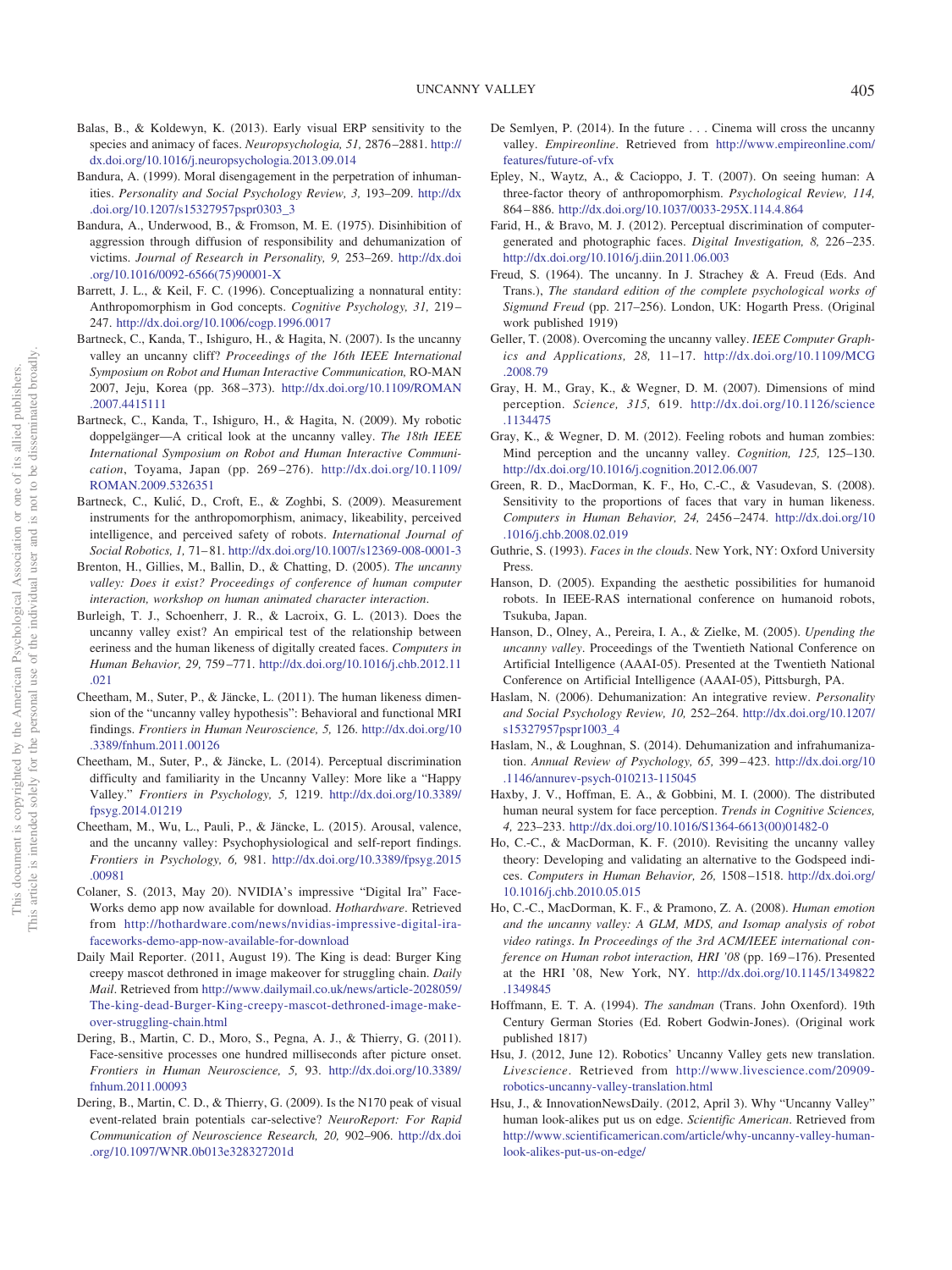- <span id="page-13-15"></span>Jentsch, E. (1997). On the psychology of the uncanny (1906). *Angelaki, 2,* 7–16. <http://dx.doi.org/10.1080/09697259708571910>
- <span id="page-13-2"></span>Kaba, F. (2013). Hyper-realistic characters and the existence of the uncanny valley in animation films. *International Review of Social Sciences and Humanities, 4,* 188–195.
- <span id="page-13-18"></span>Kätsyri, J., Förger, K., Mäkäräinen, M., & Takala, T. (2015). A review of empirical evidence on different uncanny valley hypotheses: Support for perceptual mismatch as one road to the valley of eeriness. *Frontiers in Psychology, 6,* 390. <http://dx.doi.org/10.3389/fpsyg.2015.00390>
- <span id="page-13-30"></span>Kelman, H. (1973). Violence without moral restraint: Reflections on the dehumanization of victims and victimizers. *Journal of Social Issues, 29,* 25–61. <http://dx.doi.org/10.1111/j.1540-4560.1973.tb00102.x>
- <span id="page-13-38"></span>Lasseter, J. (1988). *Tin toy* [film]. Emeryville: Pixar.
- <span id="page-13-10"></span>Lewkowicz, D. J., & Ghazanfar, A. A. (2012). The development of the uncanny valley in infants. *Developmental Psychobiology, 54,* 124–132. <http://dx.doi.org/10.1002/dev.20583>
- <span id="page-13-34"></span>Leyens, J.-P., Demoulin, S., Vaes, J., Gaunt, R., & Paladino, M. P. (2007). Infra-humanization: The wall of group differences. *Social Issues and Policy Review, 1,* 139–172. [http://dx.doi.org/10.1111/j.1751-2409.2007](http://dx.doi.org/10.1111/j.1751-2409.2007.00006.x) [.00006.x](http://dx.doi.org/10.1111/j.1751-2409.2007.00006.x)
- <span id="page-13-33"></span>Leyens, J.-P., Rodriguez-Perez, A., Rodriguez-Torres, R., Gaunt, R., Paladino, M.-P., Vaes, J., & Demoulin, S. (2001). Psychological essentialism and the differential attribution of uniquely human emotions to ingroups and outgroups. *European Journal of Social Psychology, 31,* 395–411. <http://dx.doi.org/10.1002/ejsp.50>
- <span id="page-13-37"></span>Looser, C. E., Guntupalli, J. S., & Wheatley, T. (2013). Multivoxel patterns in face-sensitive temporal regions reveal an encoding schema based on detecting life in a face. *Social Cognitive and Affective Neuroscience, 8,* 799–805. <http://dx.doi.org/10.1093/scan/nss078>
- <span id="page-13-35"></span>Looser, C. E., & Wheatley, T. (2010). The tipping point of animacy. How, when, and where we perceive life in a face. *Psychological Science, 21,* 1854–1862. <http://dx.doi.org/10.1177/0956797610388044>
- <span id="page-13-7"></span>MacDorman, K. (2006). *Subjective ratings of robot video clips for human likeness, familiarity, and eeriness: An exploration of the Uncanny Valley*. *ICCS/CogSci-2006 Long Symposium: Toward Social Mechanisms of Android Science* (pp. 26–29).
- <span id="page-13-13"></span>MacDorman, K. F., & Entezari, S. O. (2015). Individual differences predict sensitivity to the uncanny valley. *Interaction Studies: Social Behaviour and Communication in Biological and Artificial Systems, 16,* 141–172.
- <span id="page-13-11"></span>MacDorman, K. F., Green, R. D., Ho, C.-C., & Koch, C. T. (2009). Too real for comfort? Uncanny responses to computer generated faces. *Computers in Human Behavior, 25,* 695–710. [http://dx.doi.org/10.1016/](http://dx.doi.org/10.1016/j.chb.2008.12.026) [j.chb.2008.12.026](http://dx.doi.org/10.1016/j.chb.2008.12.026)
- <span id="page-13-1"></span>MacDorman, K. F., & Ishiguro, H. (2006). The uncanny advantage of using androids in cognitive and social science research. *Interaction Studies: Social Behaviour and Communication in Biological and Artificial Systems, 7,* 297–337. <http://dx.doi.org/10.1075/is.7.3.03mac>
- <span id="page-13-26"></span>MacDorman, K. F., Minato, T., Shimada, M., Itakura, S., Cowley, S., & Ishiguro, H. (2005). *Assessing human likeness by eye contact in an android testbed*. CogSci2005 - XXVII Annual Conference of the Cognitive Science Society.
- <span id="page-13-4"></span>Macy, R., & Schrader, V. (2008). Pediophobia: A new challenge facing nursing faculty in clinical teaching by simulation. *Clinical Simulation in Nursing, 4,* e89–e91. <http://dx.doi.org/10.1016/j.ecns.2008.07.001>
- <span id="page-13-6"></span>Mathur, M. B., & Reichling, D. B. (2016). Navigating a social world with robot partners: A quantitative cartography of the Uncanny Valley. *Cognition, 146,* 22–32. <http://dx.doi.org/10.1016/j.cognition.2015.09.008>
- <span id="page-13-28"></span>McCarthy, A., & Muir, D. (2003). *Eye movements as social signals during thinking: Age differences*. In *Biennial Meeting of the Society for Research in Child Development*.
- <span id="page-13-23"></span>Misselhorn, C. (2009). Empathy with inanimate objects and the uncanny valley. *Minds and Machines, 19,* 345–359. [http://dx.doi.org/10.1007/](http://dx.doi.org/10.1007/s11023-009-9158-2) [s11023-009-9158-2](http://dx.doi.org/10.1007/s11023-009-9158-2)
- <span id="page-13-9"></span>Mitchell, W. J., Szerszen, K. A., Sr., Lu, A. S., Schermerhorn, P. W., Scheutz, M., & Macdorman, K. F. (2011). A mismatch in the human realism of face and voice produces an uncanny valley. *i-Perception, 2,* 10–12. <http://dx.doi.org/10.1068/i0415>
- <span id="page-13-25"></span>Monahan, J. L. (1998). I don't know it but I like you: The influence of nonconscious affect on person perception. *Human Communication Research, 24,* 480–500. [http://dx.doi.org/10.1111/j.1468-2958.1998](http://dx.doi.org/10.1111/j.1468-2958.1998.tb00428.x) [.tb00428.x](http://dx.doi.org/10.1111/j.1468-2958.1998.tb00428.x)
- <span id="page-13-3"></span>Moore, R. K. (2012). A Bayesian explanation of the 'Uncanny Valley' effect and related psychological phenomena. *Scientific Reports, 2,* 864.
- <span id="page-13-0"></span>Mori, M. (1970/2005). The uncanny valley. (K. F. MacDorman, & T. Minato, Trans.). *Energy, 7,* 33–35.
- <span id="page-13-24"></span>Mori, M., MacDorman, K. F., & Kageki, N. (2012). The uncanny valley [from the field]. *Robotics & Automation Magazine, IEEE, 19,* 98–100. <http://dx.doi.org/10.1109/MRA.2012.2192811>
- <span id="page-13-20"></span>Nass, C., Steuer, J., & Tauber, E. R. (1994, April). *Computers are social actors*. In *Proceedings of the SIGCHI conference on Human factors in computing systems* (pp. 72–78). ACM.
- <span id="page-13-32"></span>Opotow, S. (1990). Moral exclusion and injustice: An introduction. *Journal of Social Issues, 46,* 1–20. [http://dx.doi.org/10.1111/j.1540-4560](http://dx.doi.org/10.1111/j.1540-4560.1990.tb00268.x) [.1990.tb00268.x](http://dx.doi.org/10.1111/j.1540-4560.1990.tb00268.x)
- <span id="page-13-22"></span>Piwek, L., McKay, L. S., & Pollick, F. E. (2014). Empirical evaluation of the uncanny valley hypothesis fails to confirm the predicted effect of motion. *Cognition, 130,* 271–277. [http://dx.doi.org/10.1016/j.cognition](http://dx.doi.org/10.1016/j.cognition.2013.11.001) [.2013.11.001](http://dx.doi.org/10.1016/j.cognition.2013.11.001)
- <span id="page-13-8"></span>Poliakoff, E., Beach, N., Best, R., Howard, T., & Gowen, E. (2013). Can looking at a hand make your skin crawl? Peering into the uncanny valley for hands. *Perception, 42,* 998–1000. <http://dx.doi.org/10.1068/p7569>
- <span id="page-13-14"></span>Pyszczynski, T., Greenberg, J., & Solomon, S. (1999). A dual-process model of defense against conscious and unconscious death-related thoughts: An extension of terror management theory. *Psychological Review, 106,* 835–845. <http://dx.doi.org/10.1037/0033-295X.106.4.835>
- <span id="page-13-17"></span>Ramey, C. H. (2006). An inventory of reported characteristics for home computers, robots, and human beings: Applications for android science and the uncanny valley. In *Proceedings of the ICCS/CogSci-2006 Long Symposium 'Toward Social Mechanisms of Android Science', Vancouver, Canada*.
- <span id="page-13-29"></span>Reichardt, J. (1978). *Robots: fact, fiction, and prediction*. London, United Kingdom: Thames & Hudson Ltd.
- <span id="page-13-12"></span>Rozin, P., & Fallon, A. E. (1987). A perspective on disgust. *Psychological Review, 94,* 23–41. <http://dx.doi.org/10.1037/0033-295X.94.1.23>
- <span id="page-13-16"></span>Saygin, A. P., Chaminade, T., Ishiguro, H., Driver, J., & Frith, C. (2012). The thing that should not be: Predictive coding and the uncanny valley in perceiving human and humanoid robot actions. *Social Cognitive and Affective Neuroscience, 7,* 413–422. [http://dx.doi.org/10.1093/scan/](http://dx.doi.org/10.1093/scan/nsr025) [nsr025](http://dx.doi.org/10.1093/scan/nsr025)
- <span id="page-13-21"></span>Schneps, L., & Colmez, C. (2013). *Math on trial: How numbers get used and abused in the courtroom*. New York, NY: Basic Books.
- <span id="page-13-5"></span>Seyama, J., & Nagayama, R. S. (2007). The uncanny valley: Effect of realism on the impression of artificial human faces. *Presence (Cambridge, Mass.), 16,* 337–351. <http://dx.doi.org/10.1162/pres.16.4.337>
- <span id="page-13-27"></span>Shimada, M., Minato, T., Itakura, S., & Ishiguro, H. (2007, August). *Uncanny valley of androids and its lateral inhibition hypothesis*. In *Robot and Human interactive Communication, 2007. RO-MAN 2007. The 16th IEEE International Symposium on* (pp. 374–379). IEEE.
- <span id="page-13-36"></span>Shultz, S., & McCarthy, G. (2014). Perceived animacy influences the processing of human-like surface features in the fusiform gyrus. *Neuropsychologia, 60,* 115–120. [http://dx.doi.org/10.1016/j.neuropsychologia](http://dx.doi.org/10.1016/j.neuropsychologia.2014.05.019) [.2014.05.019](http://dx.doi.org/10.1016/j.neuropsychologia.2014.05.019)
- <span id="page-13-19"></span>Soanes, C., & Stevenson, A. (Eds.). (2005). *Oxford dictionary of English* (2nd ed.). New York, NY: Oxford University Press.
- <span id="page-13-31"></span>Staub, E. (1989). *The roots of evil: The origins of genocide and other group violence*. New York, NY: Cambridge University Press.